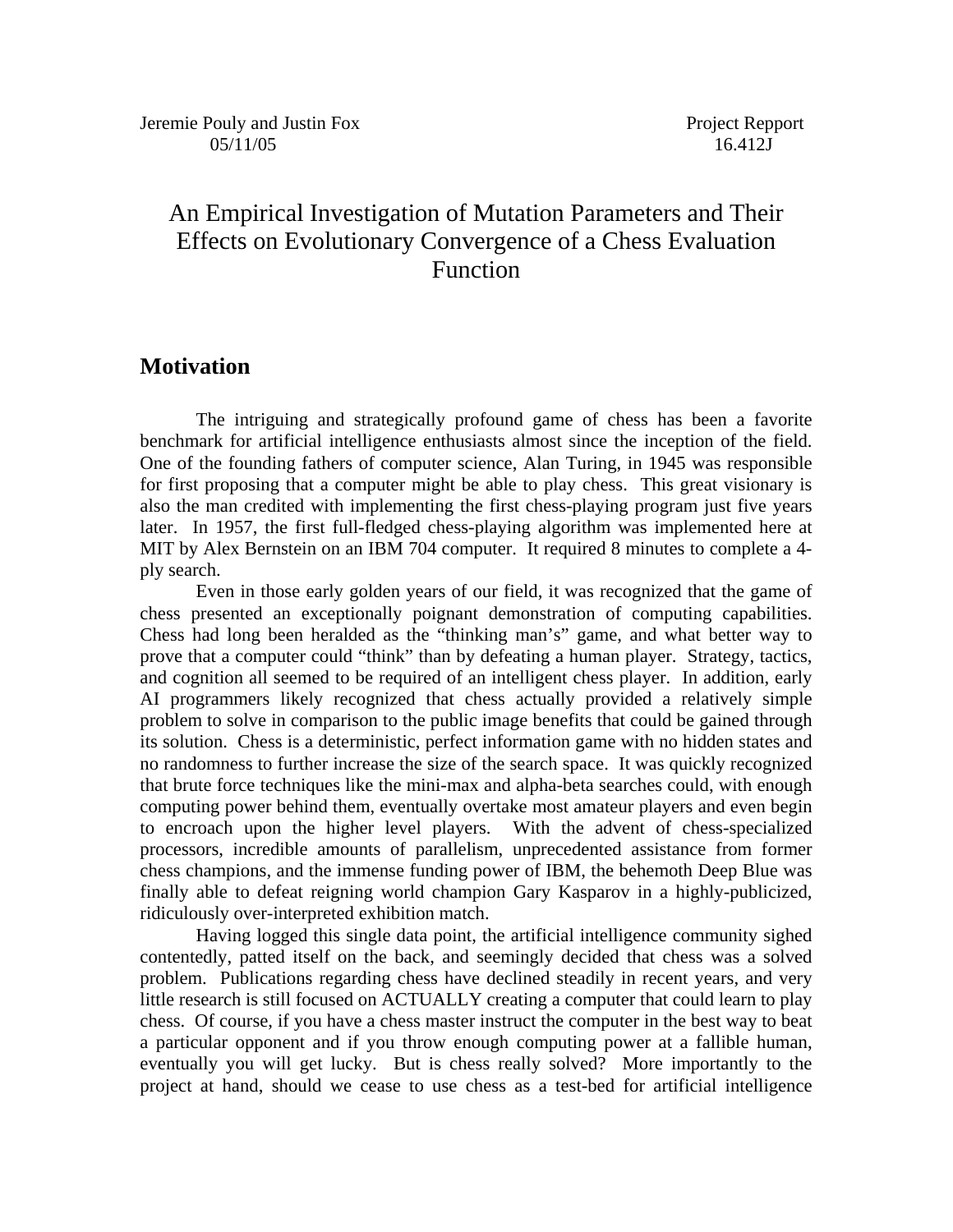algorithms just because Kasparov lost one match? (or rather because IBM paid him to throw the match? You will never convince us otherwise by the way!  $\circledcirc$ )

We think not. The original reasons for studying chess still remain. Chess is still a relatively simple model of a deterministic, perfect information environment. Many currently active fronts of research including Bayesian inference, cognitive decisionmaking, and, our particular topic of interest, evolutionary algorithms can readily be applied to creating better chess-playing algorithms and can thus be easily benchmarked and powerfully demonstrated. This is the motivation for our current project. We hope to remind people of the golden days of artificial intelligence, when anything was possible, progress was rapid, and computer science could capture the public's imagination. After all, when Turing proposed his famous test, putting a man on the moon was also just a dream.

## **Project Objectives**

- 1. Implement a chess-playing program which can be played human vs. human, computer vs. human, and computer vs. computer.
- 2. Re-implement the chess evaluation function evolution algorithm with population dynamics published by [1].
- 3. Conduct a study of the mutation parameters used by [1] in an attempt to discover the dependency of the evolution's convergence on a subset of these parameters.
- 4. Suggest improvements to the mutation parameters used in [1] to make that algorithm more efficient and/or robust.

## **Technical Introduction**

The focus of our work was primarily the re-implementation of the evolutionary algorithm for evolving chess evaluation functions using population dynamics proposed and demonstrated by [1]. This algorithm first proceeded by defining a relatively simple evaluation function for a computer chess player given by a weighted combination of seven factors:

$$
Evaluation = \sum_{y=0}^{6} W[y](N[y]_{\text{white}} - N[y]_{\text{black}})
$$
 (1)

where:  $N[6] = \{ N^{\circ}$  pawns,  $N^{\circ}$  knights,  $N^{\circ}$  bishops,  $N^{\circ}$  rooks,  $N^{\circ}$  queens,  $N^{\circ}$  kings,  $N^{\circ}$  legal moves }

> $W[6] = \{ weight_{pawn}, weight_{knights}, weight_{bishop}, weight_{rook},$ weight<sub>queen</sub>, weight<sub>king</sub>, weight<sub>legal move}</sub> }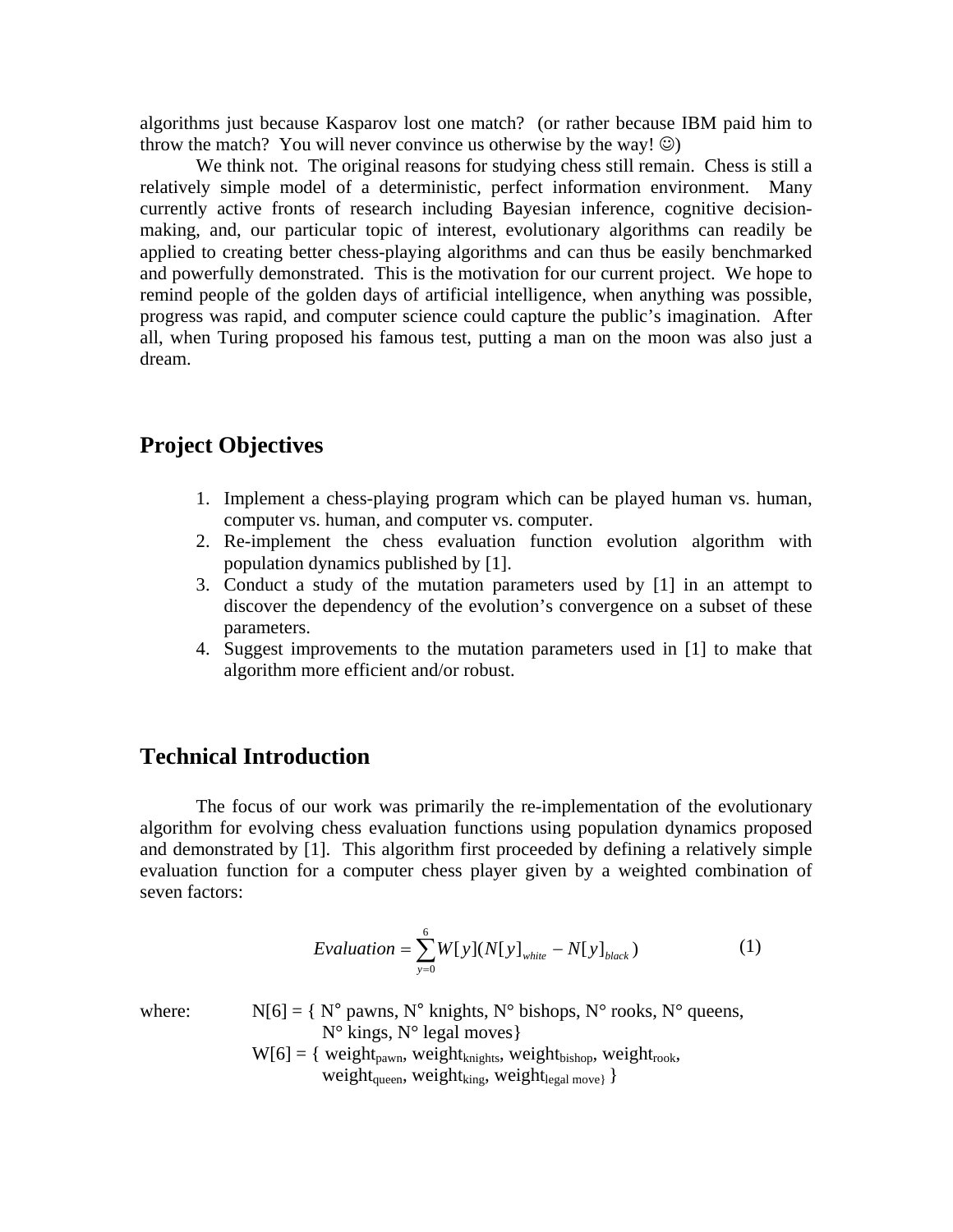The parameter to be evolved is, of course, the weight vector **W**.

The original algorithm then created an initial population of 50 alpha-beta chessplayers each with the above evaluation function and its own random **W** vector. The weights were initially uniformly selected from the range [0,12]. The evolution then began by allowing chess players to compete against one another in a particular fashion which ensured that stronger players were allowed to play more often than weak ones. Each match consisted of two games with players taking turns as white or black. More games were not required since the algorithms are entirely deterministic and the outcome would therefore never change. After each match, if there was a clear winner, the loser was removed from the population. In its place, a mutated copy of the winner would be created. The winner might also be mutated in place. Mutations took place by adding or subtracting a scaled number onto each element of a population member's weight vector. Thus:

$$
V_{(y)} = V_{(y)} + ((RND(0..1) - 0.5) \times R \times \sigma_{(y)}) \qquad \forall y \in V
$$

**Player wins both games**: Expel loser, duplicate winner and mutate one copy by  $R = 0$  and the other copy by  $R = 2$ .

**Player wins one game and draws the other:** Expel loser, duplicate winner and mutate one copy by  $R = .2$  and the other copy  $R = 1$ .

**Players draw:** Both players are retained and mutated by  $R = .5$ .

The astute reader will immediately note that the R values above seem rather ad hoc, and indeed Kendall and Whitwell note that the R values were "selected based on initial testing" and not by any theoretical or rigorous means [1]. It was therefore our purpose in this project to empirically discover evidence for or against the mutation parameter choices chosen by Kendall and Whitwell. Our empirical experiments demonstrate that in fact this evolutionary algorithm is extremely sensitive to the mutation parameters chosen. If the parameters are chosen too large, the algorithm may frequently become unstable and never converge to a single value. If the parameters are chosen too small, the algorithm may converge quickly, but to a value that is less than optimal. In the middle range, the parameters may be tuned to increase or decrease the convergence rate of the algorithm toward the optimal solution. However, if no knowledge of the correct optimal solution exists, we show that evolutionary algorithms may in fact be very difficult or impossible to properly tune.

### **Previous Work**

In choosing to study the effects of mutation parameters on evolution convergence, we first needed to research the literature and see what studies, if any, had been conducted along these same lines. The number of papers on general evolutionary algorithms is astounding [5][7][8], it having become a veritable buzzword in the late nineties. However, most of these papers focus on solitary attempts to create an evolutionary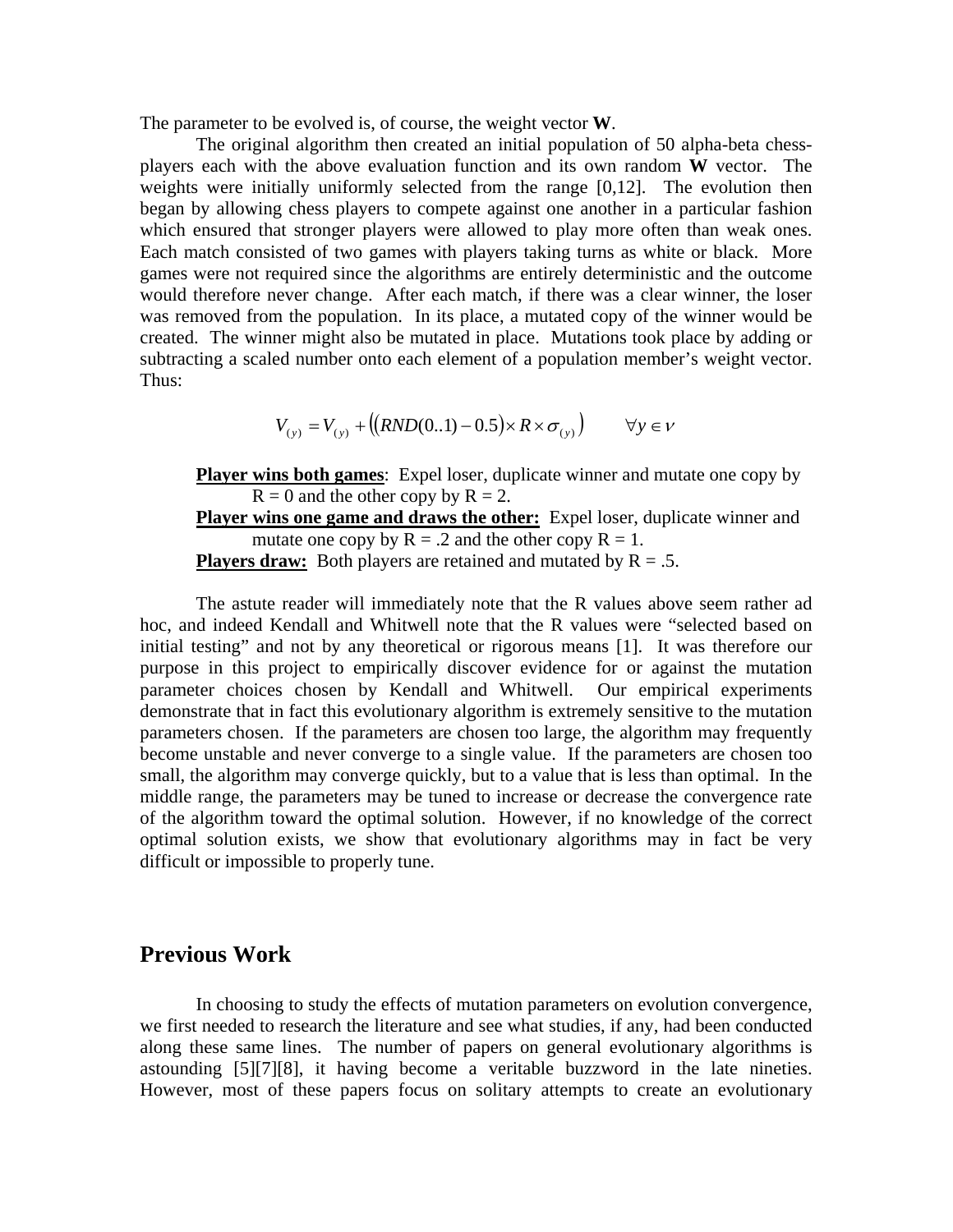algorithm for a particular field. Many fewer of the papers in the literature are actually detailed theoretical analyses of how an evolutionary algorithm should be created [6][9] and practically none provide detailed evidence as to why they chose their mutation parameters as they did. The reason for this gaping lack can probably be best summed up by a passage from [5]: "Probably the tuning of the GA [Genetic Algorithm] parameters are likely to accelerate the convergence [of the evolution]. Unfortunately, the tuning is rather difficult, since each GA run requires excessive computational time." It seems that authors have been generally much too concerned with turning out a paper containing a neat application in as short a time as possible and much less eager to invest the admittedly exorbitant amount of time and computational resources required to investigate this question. After this rather dismaying survey of the literature, we decided that our investigation would therefore be quite beneficial to the field. Unfortunately, we too were limited by the computational time requirements requisite of this ambitious undertaking.

# **The Chess-Playing Algorithm In Detail**

Alpha-Beta Search as Branch and Bound: The Alpha-Beta search which is the core of the adversarial search in cognitive game theory can be seen as two simple Branch and Bound algorithms in parallel. Branch and Bound is used to find the minimum assignment to a set of variables given a list of soft constraints (all with positive penalty). Similarly Alpha-Beta is used to find the branch in the game tree which corresponds to the optimum move for the computer applying the minimax rule and using the chess rules as constraints. The two algorithms are obviously quiet different, but the pruning rule is the same.

In Branch and Bound we can prune a subtree if the value of the current assignment at the root of the subtree is already greater than the best solution found so far for the complete set of variables. We can apply such a method because the constraints only have a deleterious impact on the value of the assignment (there is no negative penalty). Therefore, when considering a subset of variables, we know that if we already found a better solution using the complete set of variables, there is no reason to continue searching the subtree. At best the new constraints will be satisfied with a cost of zero but the final value will still be greater than the intermediary value and worse than the optimum.

At first glance, it is not obvious how this relates to Alpha-Beta since the minimax algorithm uses positive as well as negative penalties, depending on which player is playing, and there is no constraint defined at a given node. First with Alpha-Beta we can only evaluate the nodes starting from the leaves and back up the values in the search tree. For each MIN node, we return the minimum of the value of the children and for each MAX node we return the maximum of the values of the children. From this guideline we can easily define the Alpha-Beta pruning rule. Imagine that for a given MAX node we found a child worth 10. If elsewhere in the subtree starting from this node we find another MAX node with a worse value of 6, there is no need to continue expanding the siblings of this sub-node. We can then prune the parent of this node. Indeed, whatever the values of the siblings are, the parent node (which is a MIN node) will always be able to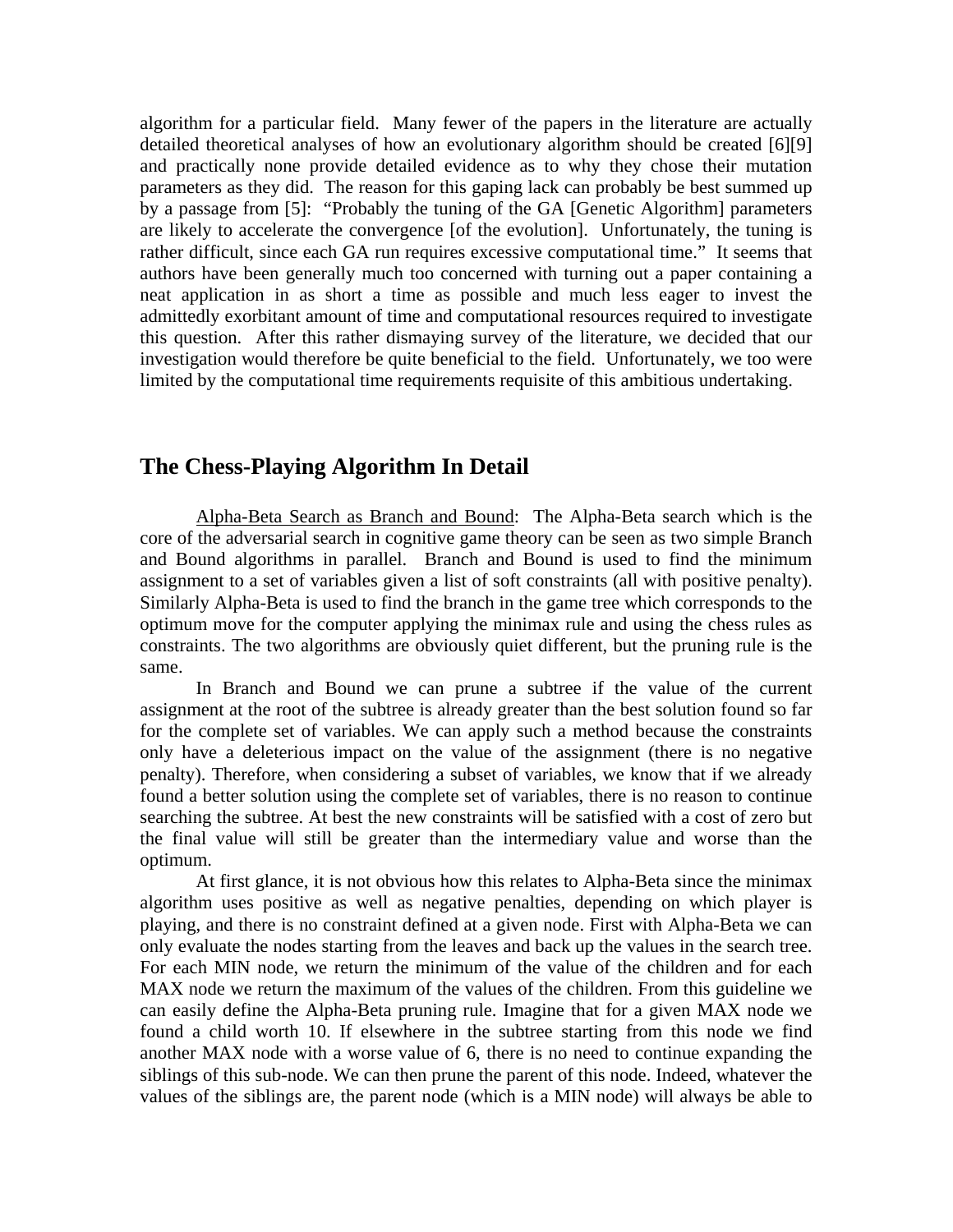return this 6 to the initial node and therefore the MAX node root of the subtree will never choose this move since it can have a 10 with another move.

In the alpha-beta procedure we define two parameters from which we'll be able to prune the game tree according to the Branch and Bound procedure:

- Alpha (highest values seen so far on max level)
- Beta (lowest value seen so far on min level).

Alpha and Beta are local to any subtree. The idea of the Alpha-Beta pruning is that if we find a value which is smaller than the current Alpha (for MAX) or greater than the current Beta (for MIN), we don't have to expand any other sibling since we already found a better solution elsewhere. Hence we can see the Alpha-Beta search as two Branch and Bounds search in parallel, one for each player MIN and MAX.

The MIN level is exactly the same as a normal Branch and Bound: we want to minimize the value of the node which is exactly the same as minimizing the value of the tuple assignment for B&B. As far as pruning, we don't expand any other sibling for a node whose evaluation function is greater than Beta (the minimum board evaluation seen so far on the subtree restricted to MIN nodes). Again this is the same as pruning a node if the value of the given assignment of the subset of variable is greater than the best solution seen so far.



*Figure 1: Example of Beta-pruning (exactly similar to B&B)*

The MAX level is the inverse of the normal Branch and Bound since we want to maximize the value of the nodes It can be seen as a B&B. But the idea is still the same and the procedure similar. As far as pruning, for a MAX node, want don't expand any other siblings for a node whose value is smaller than Alpha, the maximum board evaluation seen so far on the MAX levels of the subtree.



*Figure 2: Example of Alpha-pruning (inverse of B&B)*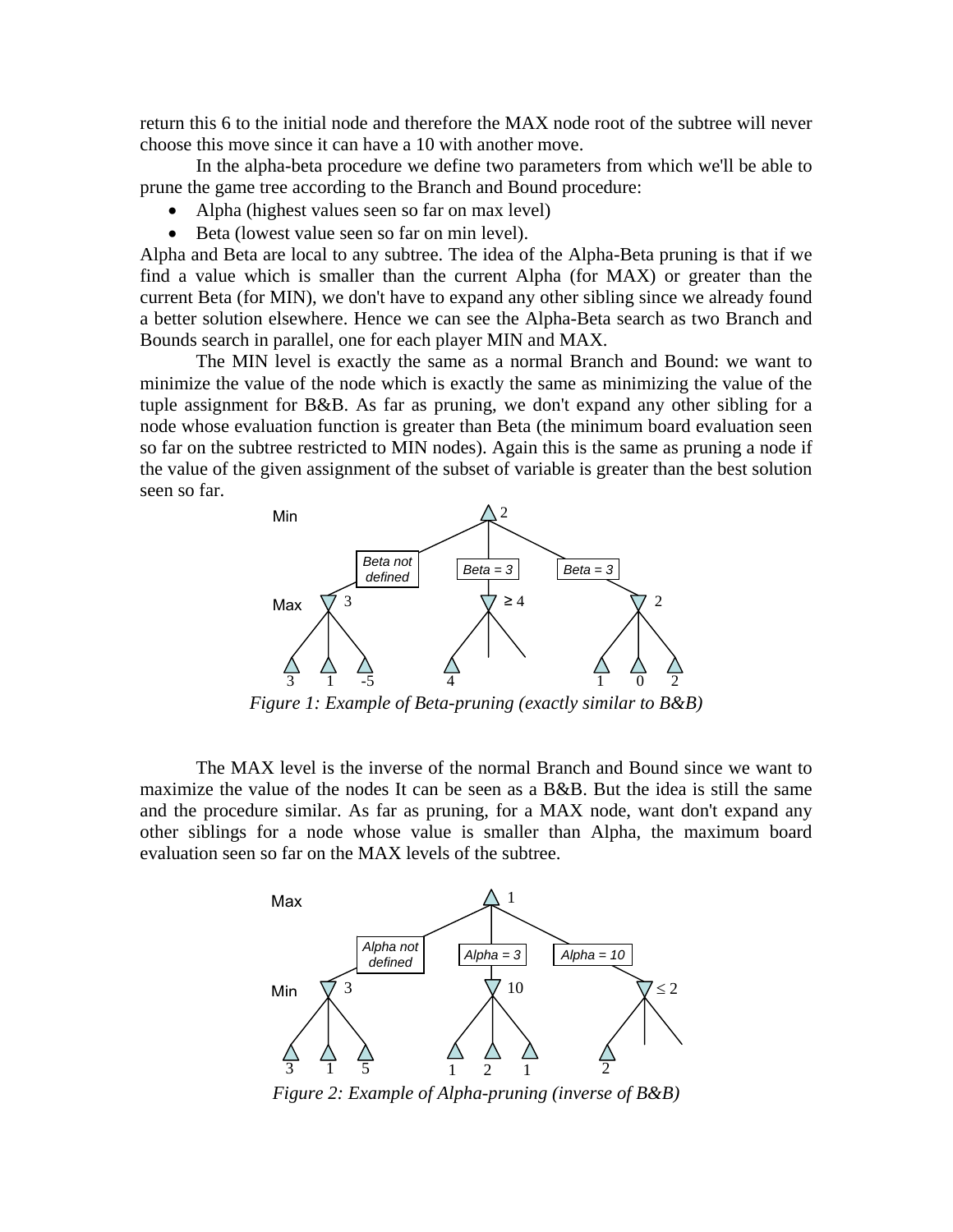Finally, the Alpha-Beta search can be seen as two B&B searches in parallel, one for the MAX nodes and one for the MIN nodes. To make the search more efficient, only the "interesting" nodes are searched, and similarly to B&B, we prune all the nodes that cannot possibly influence the final decision. The pruning rule is however slightly different because whereas for B&B we have a value for a node before searching any child (just by evaluating the set of constraints defined on the current tuple) for Alpha-Beta we have to search down to the maximum depth of the search in order to apply the evaluation function and return a value for the node. Therefore, instead of simply pruning the node, in Alpha-Beta the gain is to cancel the search of the other siblings. It can be compared to pruning the parent node (MAX node just above for MIN or MIN node just above for MAX).

Adaptations to Alpha-Beta: The alpha-beta algorithm alone is a very powerful tool for evaluating possible moves in a game tree. However, for many applications it still evaluates more positions than is necessary or feasible if a deep-searching algorithm is required. As such, the literature has proposed numerous improvements to the basic search algorithm over the years. The three improvements implemented by Kendall and Whitwell, and later by us, are discussed below.

**Transposition Tables:** In many cases, a combination of two or more moves may be performed in different orderings but arrive at the same final board state. In such a case, Figure 3 illustrates that the naïve alpha-beta algorithm will reach this same board state, not recognize that it has seen the position before, and be forced to continue searching deeper in the tree even though it has already searched this subtree before. If the search is able to instead save to memory a table of board positions previously explored and evaluated, the wasted computation of expanding the subtree multiple times can be avoided.



**Figure 3: (a) Naïve alpha-beta. The search assigns a value of 35 to the square node after searching the entire subtree. When the search again sees square, it must reexplore the subtree. (b) Transposition tables enabled. The search stores the value 35 for square node in memory. When it again sees square node, it can immediately assign its value with no further search.**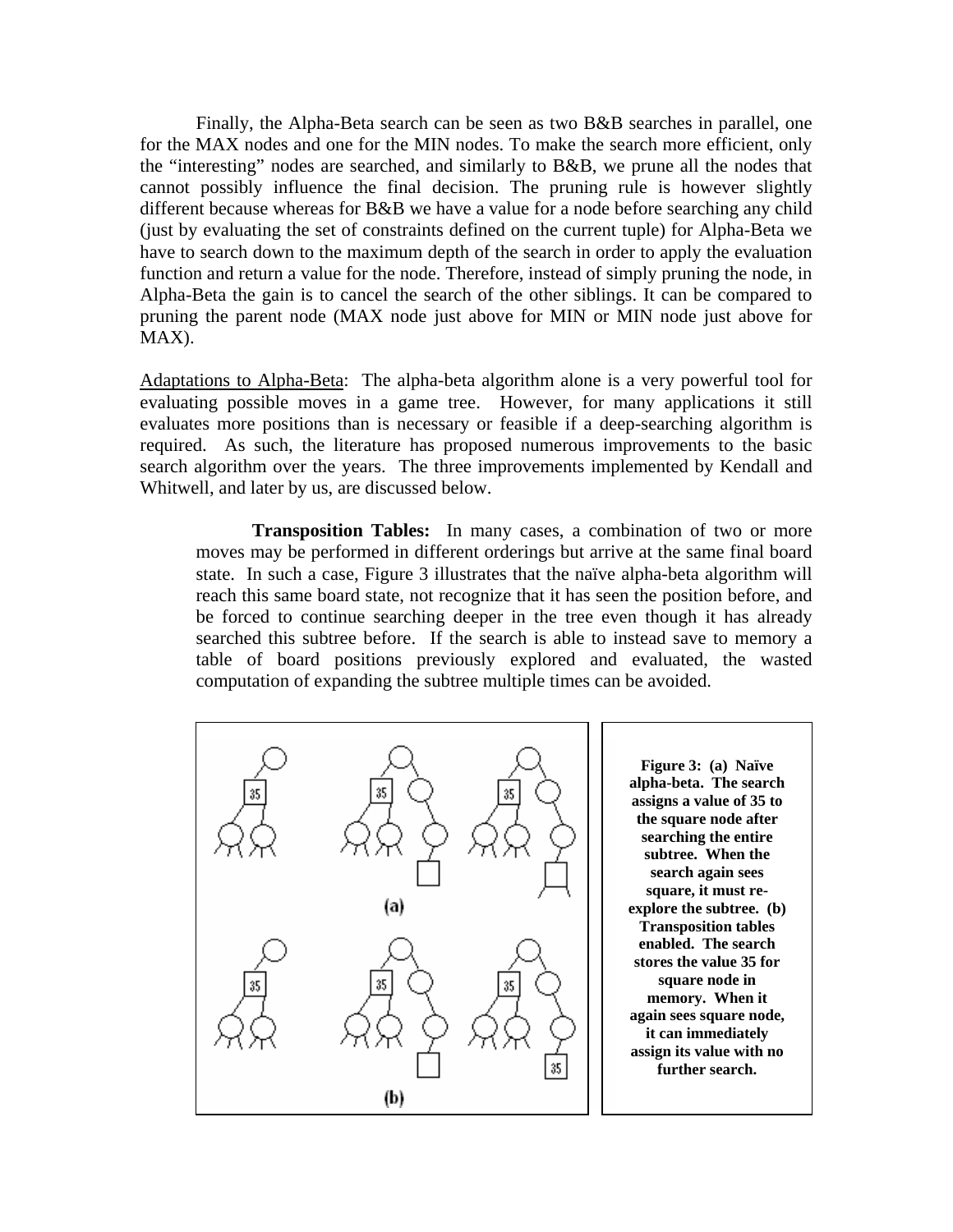

**Figure 4: The structure of our transposition table trees. A tree has a depth of 65, one level for each square on the chessboard plus a root node. At each level there are 13 branches corresponding to each of the possible pieces (or lack thereof) that could be present in that square.** 

The obvious difficulty with this approach is that it can become exceptionally memory-intensive. A memory and time efficient means of storing the previously seen board positions and assessing whether or not a previous board has already been evaluated is essential. To accomplish this task, we therefore applied the well-known computer science axiom: "trees are good."

In our algorithm, we construct for each player two initial arrays of "transpo nodes," one for the min function and the other for the max since who is currently moving makes a difference. These arrays each have a constant size of 500000, a size chosen in order to keep the total memory usage of the algorithm within 256 MB of RAM and so be executable on practically any modern personal computer. When this array has been completely filled up, we delete the entire transposition tree and begin again with a fresh tree. While this may seem like we are throwing away valuable information, what must be realized is that a board that was stored on move 1 of the algorithm which contained all 32 pieces becomes entirely useless in a few moves when the first capture is made. Thus, in periodically cleaning out the tree, we are actually mostly just disposing of useless flotsam.

The general construction of our transposition table trees is shown in Figure 4. A tree is 65 levels deep, one level for each square on the board plus a root node level. The tree has a branching factor of 13. This corresponds to one branch for each possible state of a square. That is, branch one corresponds to a black pawn being in the current square, branch two corresponds to a black rook, branch seven corresponds to an empty square, branch eight to a white pawn, branch 13 to a white king, etc.

This construction allows for efficient, constant time searching of the tree to determine whether a previous board configuration is stored. The algorithm starts at the first level of the tree and examines the first square of the board under consideration. For concreteness, let us say that this square contains a black rook. If a board or boards containing a black rook in the first square has previously been explored, a node will exist below the first branch of the tree's root. The search will then proceed to the second square. Let us say that in the second square, the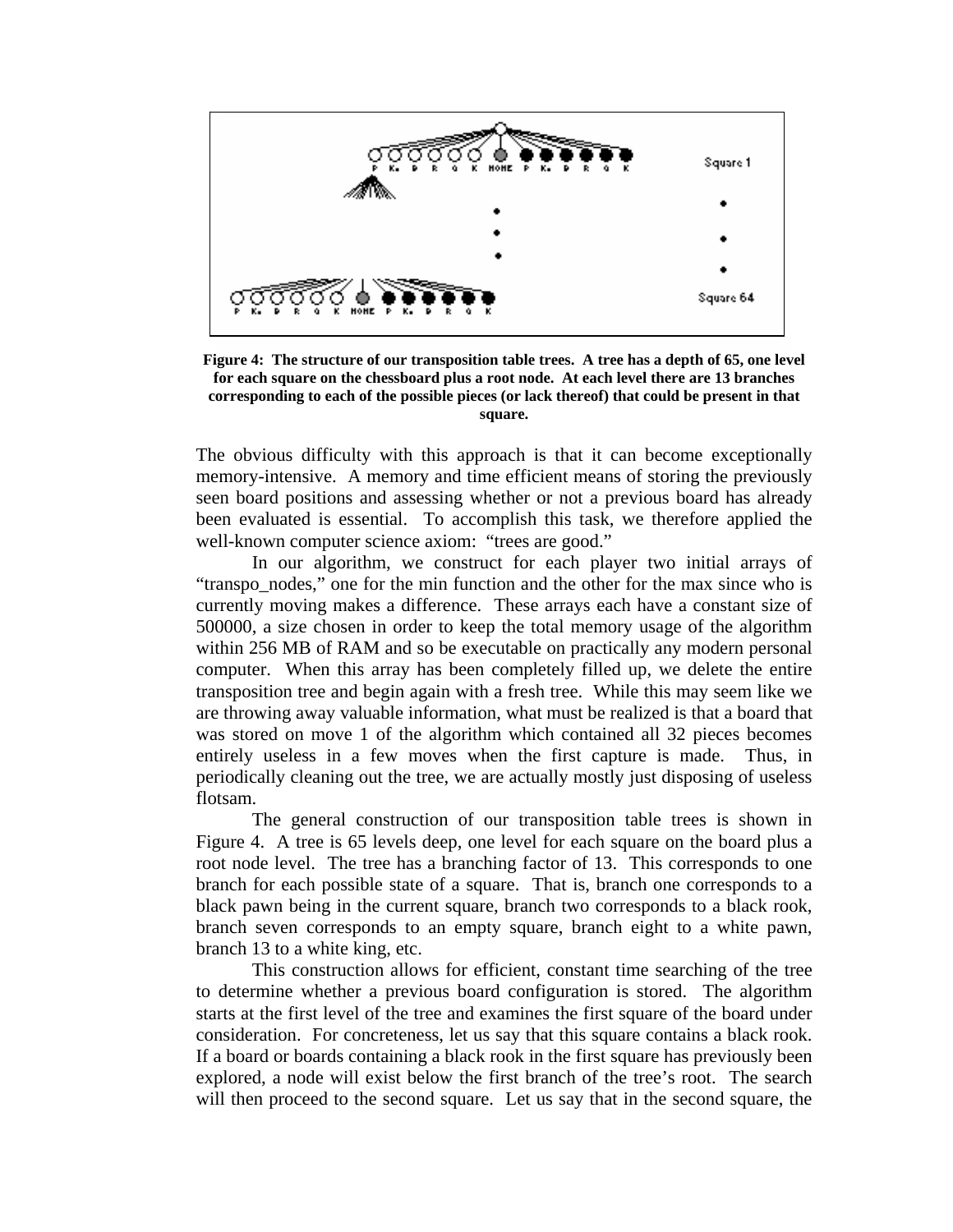current board contains a white king. If the transposition table had already seen a board that contained a black rook in square 1 and a white king in square 2, a child node would exist beneath the thirteenth branch of the current node. In this way, the search can continue down the tree, taking at most 64 steps until it has determined that all of the squares of the current board do or do not match a board previously seen. If the board does match, the value of the previously explored subtree for the given board is returned. If the board does not match after some depth, then the necessary nodes are added to the transposition tree to signify that such a board has now been seen and the alpha-beta search is forced to continue.

However one has to be cautious when applying this process because we don't want to limit the search depth by applying the transposition tables. When checking if a board configuration has already been seen in the table, it may be that it has been seen but at a high depth in the search. Then the value associated in the table may correspond to a search only one or two plies ahead from this board configuration. In such a case if we find a board that matches this board in the table we don't want to return the value in the table if the planned depth of the search for the new board is greater than the search of the board in the table. To solve this problem, we recorded in the transposition tables the depth of the search that led to the value of the boards stored. Then a board that matches a board in the table is only pruned if the planned search depth is smaller (or equal) than the one recorded is the table.

Our approach to transposition trees was able to achieve a constant memory usage, a constant search time for previously seen boards, and a constant time update to the table given new information. We are quite proud of that approach which we developed without any help from the literature.

**Quiescent Search:** The second improvement on simple alpha-beta search that we implemented for our chess player is known as quiescent search. The principle behind this search is an attempt to eliminate what is known as the search horizon.

 The weakness of naive evaluation functions – like the one used in the Kendall and Whitwell paper and therefore in our chess player – is that they only evaluate static board configurations. They cannot foresee if the next move is a capture that will totally change the "value" of the board. This is especially true if we stop the search at a fixed depth. The idea of "quiescent search" is to use a variable search depth and only apply the evaluation function to stable board configurations.

Imagine that we have a board in which black's queen and white's pawn can attack the same square which is currently occupied by white's bishop. In this position, black's best next move would be to capture white's bishop with his queen. This move would make our heuristic evaluation function favor black if we stopped at only one level deeper. However, if we search two moves deep, we will see that black's queen having taken white's bishop would in turn be captured by white's pawn. The bishop capture is in fact then a very bad move for black. However, black is simply unable to see past its depth horizon of one, and so does not realize that it has moved its queen into jeopardy. This problem stems from the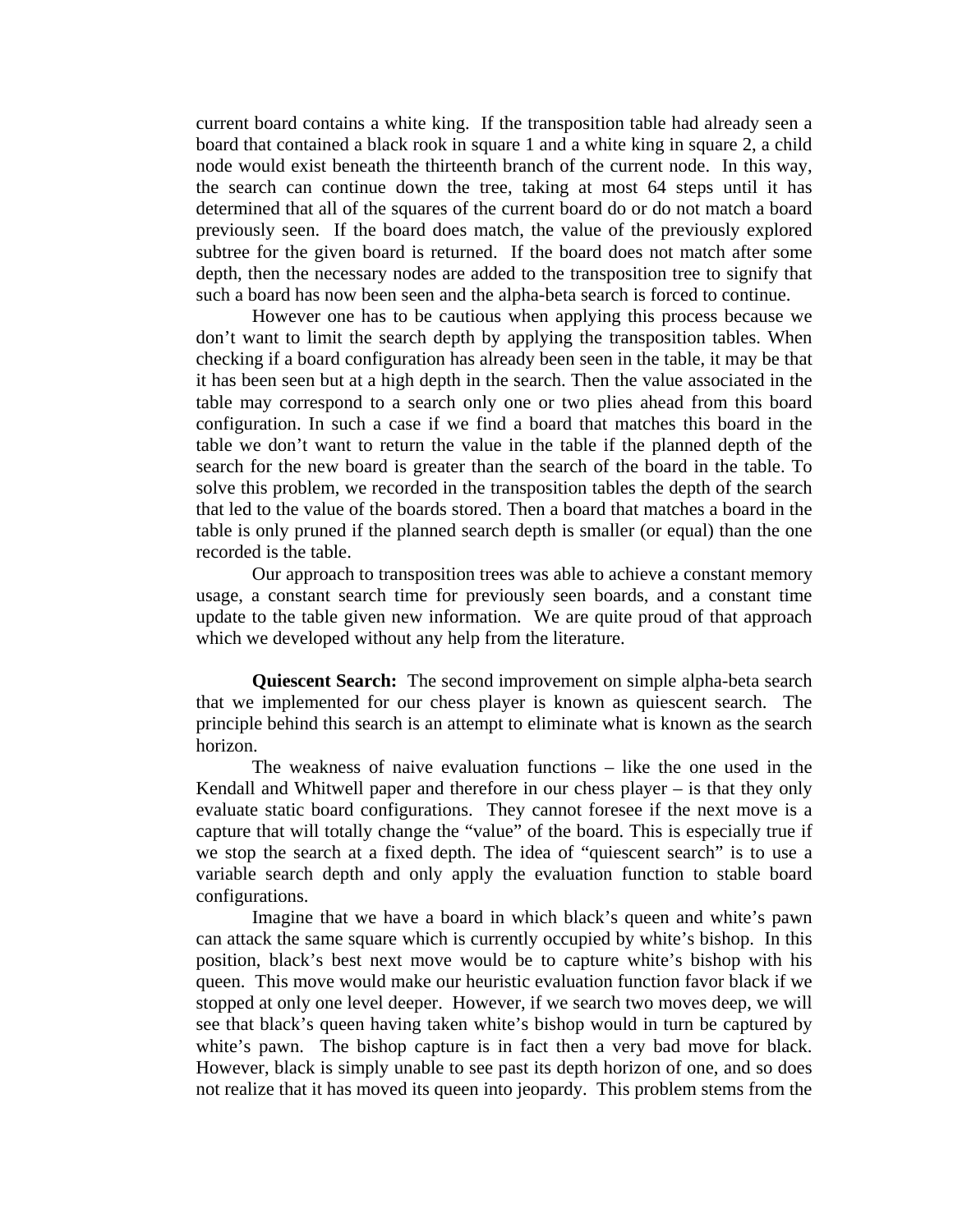fact that our heuristic function does not adequately take into account the true future strategic value of a current board, but is rather only a rough estimate of this position based purely on the events which have happened in the past.

 One solution to this problem then would be to incorporate more future information into one's evaluation function. This approach has been avidly pursued [10][12]. For our present purposes, however, the structure of our evaluation function has been presupposed as similar to Kendall and Whitwell's, and we must therefore find another method for dealing with this finite horizon search issue.

 The quiescent search methodology is a partial solution to this problem. Basically, when the alpha-beta search reaches its "maximum depth" it does not immediately cease searching in all cases. It first examines the current board position to see if the board configuration at the next level is relatively stable. In our algorithm, this is done by querying whether or not there are any capture or promotion moves available at the next level of the search tree. If the alpha-beta search finds that the board configuration is not stable at this level, then it proceeds to search an extra level of depth. As long as there are more capture moves available, the search will continue, theoretically indefinitely. This would ensure that when the search has reached a leaf, the heuristic function at the leaf is relatively stable and therefore is an adequate representation of the current board position. Unfortunately, in a practical sense, we cannot allow the alpha-beta to continue indefinitely searching for all captures as that would require far too much computational time. Instead, we allow the quiescent search to proceed to a level between two and three times as deep as the initial "maximum" depth level. If in the intervening levels a node is found which does not have any available captures in the next level, the search is halted at this level. Otherwise, when the search has reached three times the maximum depth, the search is halted regardless.

 Obviously, as was mentioned, this is only a partial solution to the problem of search horizon. It seems we have simply exchanged one horizon for a slightly deeper horizon. This is more or less the case. However, quiescent search is a logical attempt, using a practical amount of computational resources, to continue down search paths until a stable, representative evaluation function can be found. If this is not possible within a reasonable amount of time, we simply must be satisfied with the dangerous approximation we are making and realize that just as humans are fallible, so too will be our search algorithm.

**Heuristic Move-Ordering:** The efficiency of the alpha-beta search is highly dependent upon the order in which board positions are evaluated. If the search is able to quickly narrow its pruning window and if the extreme values at each leaf are evaluated first, it will be able to efficiently rule out positions which must necessarily obtain values outside of the search window.

To this end, the next move to consider in chess should be ordered to provide the maximum possible likelihood of cut-off, meaning it should be the most extreme value possible. Since capture or promotion moves alter the evaluation function of the board most profoundly, it stands to reason that considering these moves first will lead to better ordering of leaf nodes. [3]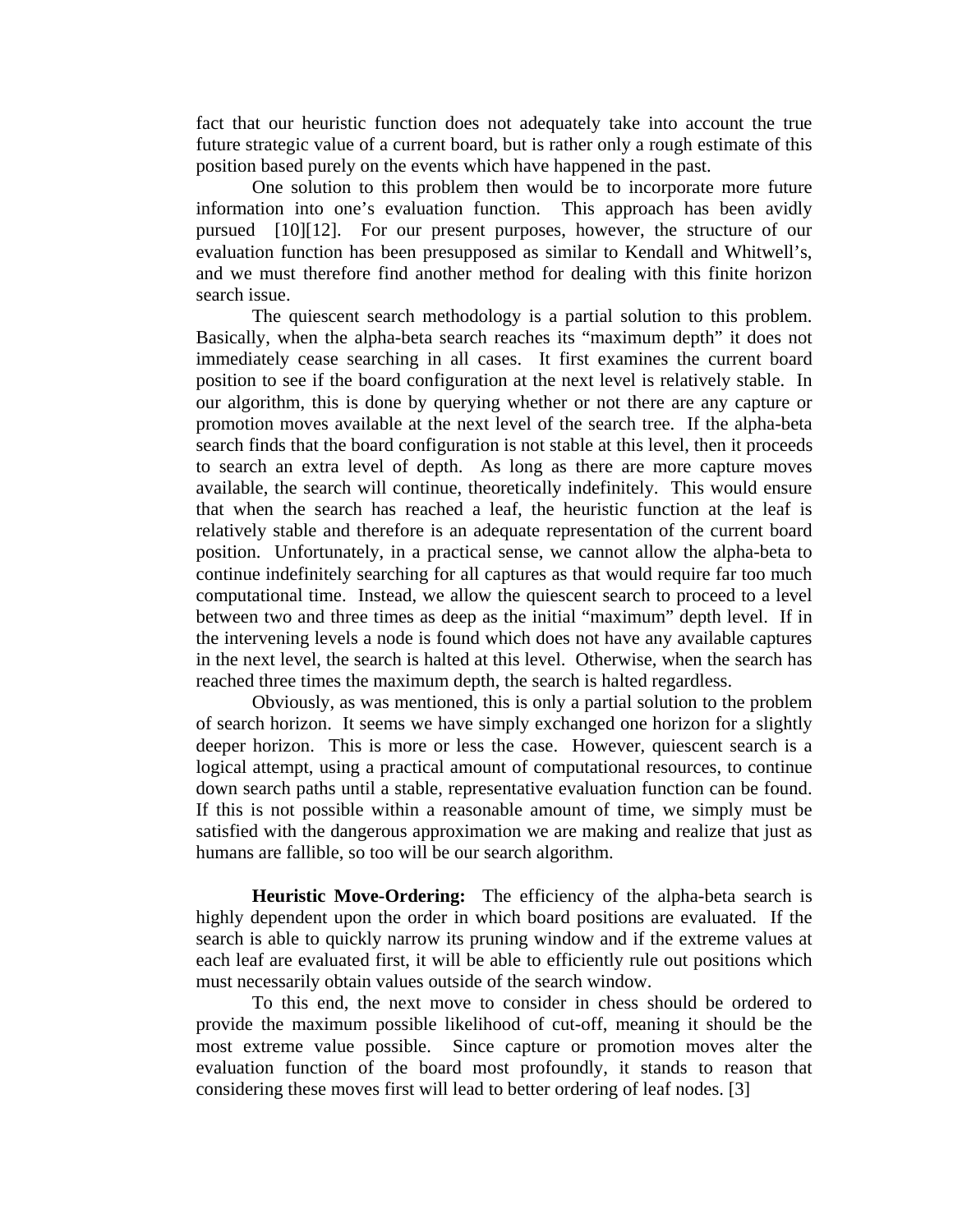Our algorithm does exactly this. When considering which branch to explore first in the min-max search tree, we first compile a list of all the possible capture or promotion moves available from the current position. Each move in this list is then scored by the change it will make to the evaluation function, meaning in our case that the score is the absolute value of the captured piece in terms of the current weight vector being evolved (or the difference between the queen and the pawn value for a promotion). That is, if the weight vector for the current player values a queen at 900, then the value assigned to a move capturing the queen will be 900. The moves with the highest scores are then evaluated first followed by the remaining lower score capture moves. Once all capture or promotion moves have been searched, the regular moves are next considered. These are not ordered in any very significant manner, except that we tend to consider moves by more powerful pieces first, expecting them to have the most impact on the game.

**Benchmarking of Alpha-Beta Improvements:** In the literature, these alpha-beta improvement techniques are often proposed and used to increase search performance. However, it is difficult to find any quantitative analysis of just how effective these improvements are and how much benefit in decreased computation is gained by their usage. As such, we conducted our own miniature empirical study of the effects of alpha-beta and each of its three improvements on the number of nodes searched and the time required to perform a search using our original checkers algorithm as a testbed. Table 1 presents the results of these trials for various depths of search. Note that the columns titled quiescent search and transposition tables represent the results for a mini-max search without alphabeta prunning. This was done to further separate the variables and attain a better understanding of exactly how large an effect each improvement had on the entire search tree. Note the significant benefit gained in number of nodes searched when alpha-beta was used alone or with move ordering, as well as the significant decrease in computation associated with the use of either variable search depth (quiescent search) or transposition tables, especially at higher depths. It might be interesting to note that the column corresponding to "quiescent search" is a variable-depth minimax search conducted between a depth equal to one half of the indicated depth and the indicated depth. This is approximately as efficient as a fixed depth search to the indicated depth because for a given board it will return a more precise evaluation of the board applied to a shallower (sometimes but not always) but more stable board or the same evaluation function as the basic minimax search.

We did the empirical study of the improvements using our checkers algorithm because we used checkers to develop our search algorithm and then we just adapted it for chess. Anyhow the results should be similar for the chess algorithm. Since the branching factor in the game tree is greater for chess than for checkers, it might be that the Alpha-Beta pruning is relatively more efficient for chess than the other improvements. And because there are a lot more possible moves in chess than in checkers, it might also be that the quiescent search improvement is a little bit less efficient relatively.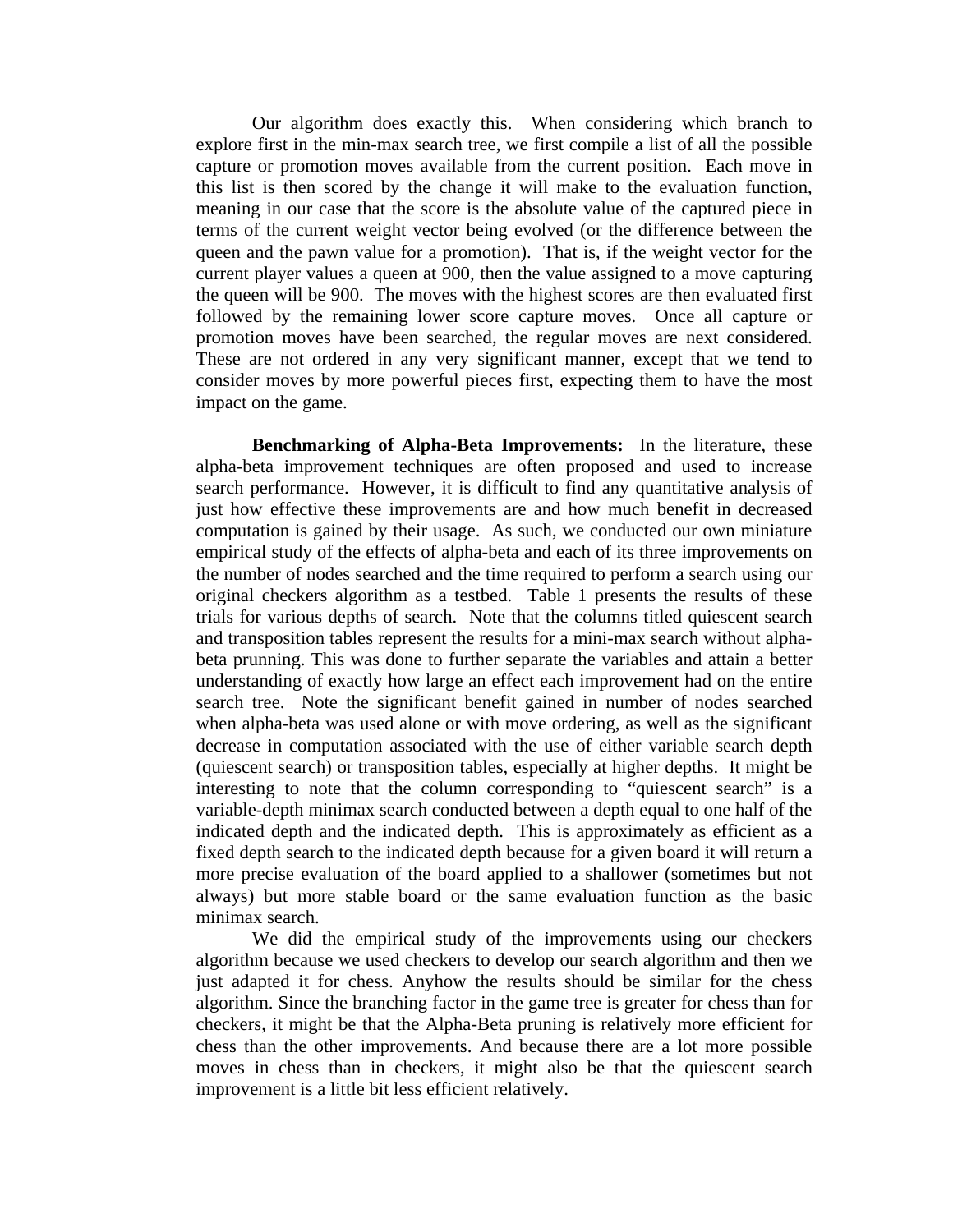|        | Depth          | Minimax  | Alpha-<br><b>Beta</b> | $+$ Move<br>ordering | Quiesc.<br>search | Transpo.<br>tables |
|--------|----------------|----------|-----------------------|----------------------|-------------------|--------------------|
| Number | $\overline{4}$ | 3308     | 278                   | 271                  | 2078              | 2237               |
| of     | 6              | 217537   | 5026                  | 3204                 | 41219             | 50688              |
| nodes  | 8              | 15237252 | 129183                | 36753                | 649760            | 859184             |
| Search | $\overline{4}$ |          |                       | 0                    |                   |                    |
| time   | 6              | 3        |                       | 0                    |                   |                    |
| (sec.) | 8              | 201      |                       |                      | 9                 | 12                 |

**Table 1: The results of benchmarking alpha-beta and its improvements.** 

 Table 2 presents the results of testing the completely advanced alpha-beta algorithm incorporating all three improvements against a basic mini-max search. The trials were conducted for two different board configurations, the first being the initial move of a game and the second being some intermediate configuration containing available jumps at level 1 of the search. The enormous savings shown by this empirical study easily justifies the increased difficulty and complexity of implementation required for the advanced alpha-beta algorithm. Indeed the advanced algorithm required less than .01% of the computational resources that the min-max algorithm required.

|                             |                         | First move            | Jumps available         |                       |
|-----------------------------|-------------------------|-----------------------|-------------------------|-----------------------|
| Depth 8                     | <b>Basic</b><br>minimax | Advanced<br>algorithm | <b>Basic</b><br>minimax | Advanced<br>algorithm |
| Number<br>of nodes          | 15237252                | 4835                  | 56902251                | 6648                  |
| Search<br>time<br>$(\sec.)$ | 201                     |                       | 739                     |                       |

**Table 2: The results of benchmarking the entire advanced alpha-beta algorithm including all three suggested improvements versus a simple mini-max search. The study was conducted at a search depth of 8 for two checkerboard configurations, the first move of a game and an intermediate move which contained available jumps at the first search level.** 

#### **The Evolutionary Algorithm in Detail**

With the basic chess player implemented, our next task was to re-implement the Kendall and Whitwell evolutionary algorithm. Some of the more important features of this algorithm will be discussed herein.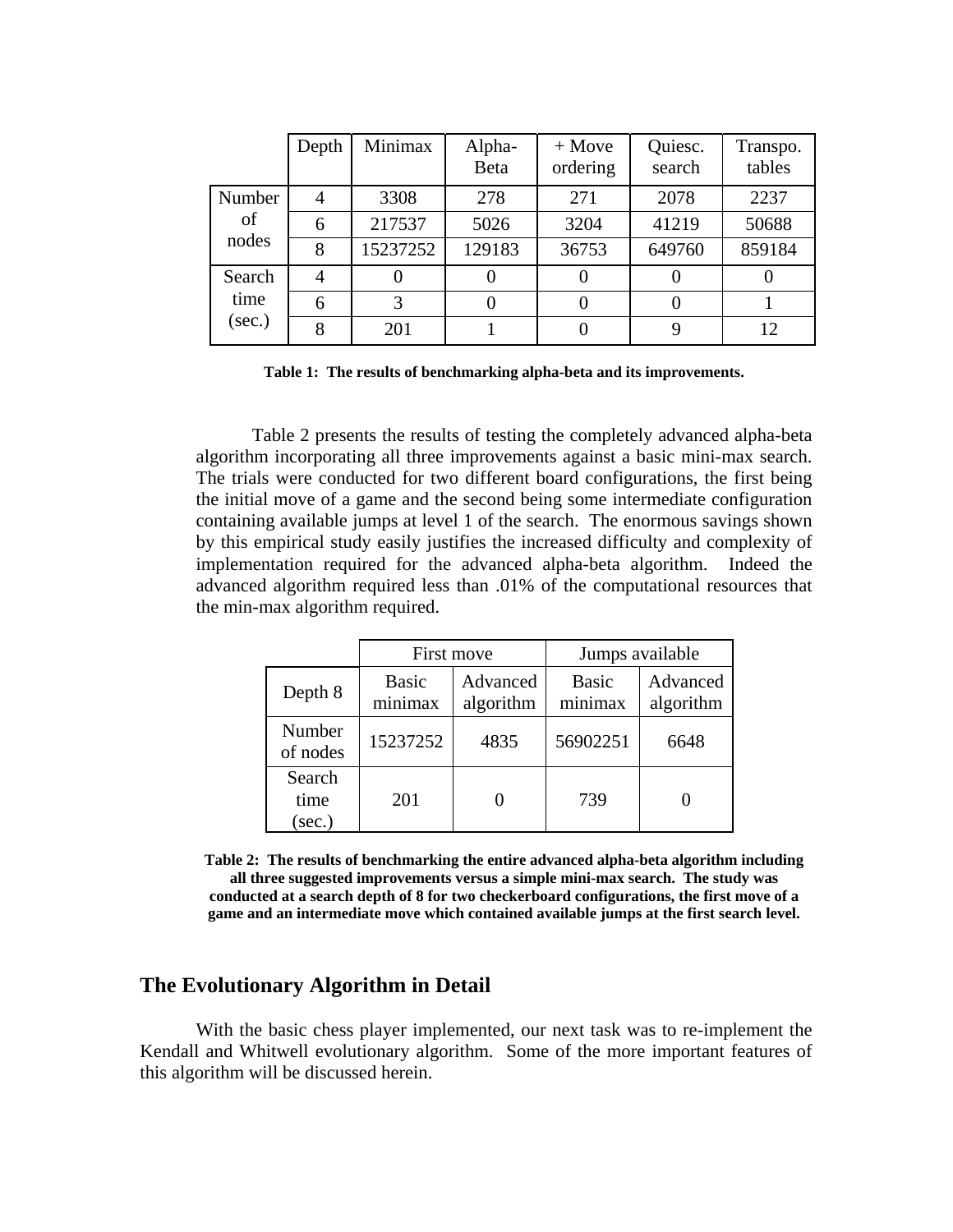Selection Process: Since the chess players are entirely deterministic, competition could be performed by two players playing just two games against one another, once as black and once as white. The authors proposed a novel sequence of player choice which they proved would allow the best player in the population (if it existed) to end each generation in the final position, viewing the entire population as a vector. Figure 5, courtesy of [1], details this process. Basically, the strategy is to have µ−1 matches per generation where  $\mu$  is the size of the population. For the i<sup>th</sup> match, the first player is chosen to be the player at position i within the population. The second player, j, is chosen from the tail of the population vector. That is:

 $i+1 \leq j \leq \mu$ 

In this way, as Figure 5 shows, the most powerful evaluation function currently in the vector should be involved in many matches and thus propagate quickly throughout the entire population.

| 1  |  |  |  |  |  | 9   |                                                    |  |                                                                         |     |   |  |  |
|----|--|--|--|--|--|-----|----------------------------------------------------|--|-------------------------------------------------------------------------|-----|---|--|--|
|    |  |  |  |  |  | 10  |                                                    |  | κικι                                                                    |     |   |  |  |
|    |  |  |  |  |  | 11  |                                                    |  | $\kappa \kappa \kappa$                                                  |     |   |  |  |
|    |  |  |  |  |  | 12  | $\kappa \vert \kappa$                              |  | κĸ                                                                      |     |   |  |  |
| 5  |  |  |  |  |  | 13  | $\kappa \kappa \kappa \kappa$                      |  |                                                                         |     |   |  |  |
| 6  |  |  |  |  |  |     |                                                    |  |                                                                         |     |   |  |  |
|    |  |  |  |  |  | 15  | $ \kappa $ $ \kappa $                              |  |                                                                         | K K | κ |  |  |
| 8  |  |  |  |  |  | 16  | $\kappa \kappa \kappa \kappa \kappa \kappa \kappa$ |  |                                                                         |     |   |  |  |
|    |  |  |  |  |  | $=$ |                                                    |  | $\kappa$ $\kappa$ $\kappa$ $\kappa$ $\kappa$ $\kappa$ $\kappa$ $\kappa$ |     |   |  |  |
| Re |  |  |  |  |  |     |                                                    |  |                                                                         |     |   |  |  |

**Figure** : The diagram shows the propagation of the best function,  $K_n$  in a population of  $\mu = 9$  members (the grey squares indicate the selected players  $v_c$  and  $v_i$  for each iteration). Starting from position 5 in the vector, the best function is involved in three competitions during the first generation (iterations 5, 7, and 8). This results in several clones of  $\kappa$  towards the end of the vector. The vector is reversed before starting the second generation to give  $\kappa$  a greater opportunity to propagate. In the simulation, the vector is completely saturated with K after two generations.

Mutation Process: The goal of the evolution procedure is to converge toward the optimum player in a 6-dimensional space (6 parameters of the evaluation function to evolve at the same time) starting from a discrete random population of seeds. This convergence is actually a very complicated problem from a mathematical standpoint for three main reasons:

• First, the metric used for to determine mutation is the outcome of a chess game which, even if deterministic, is not a perfect evaluation of the player's quality. At small search depths, a "better" player can have a "better" evaluation function but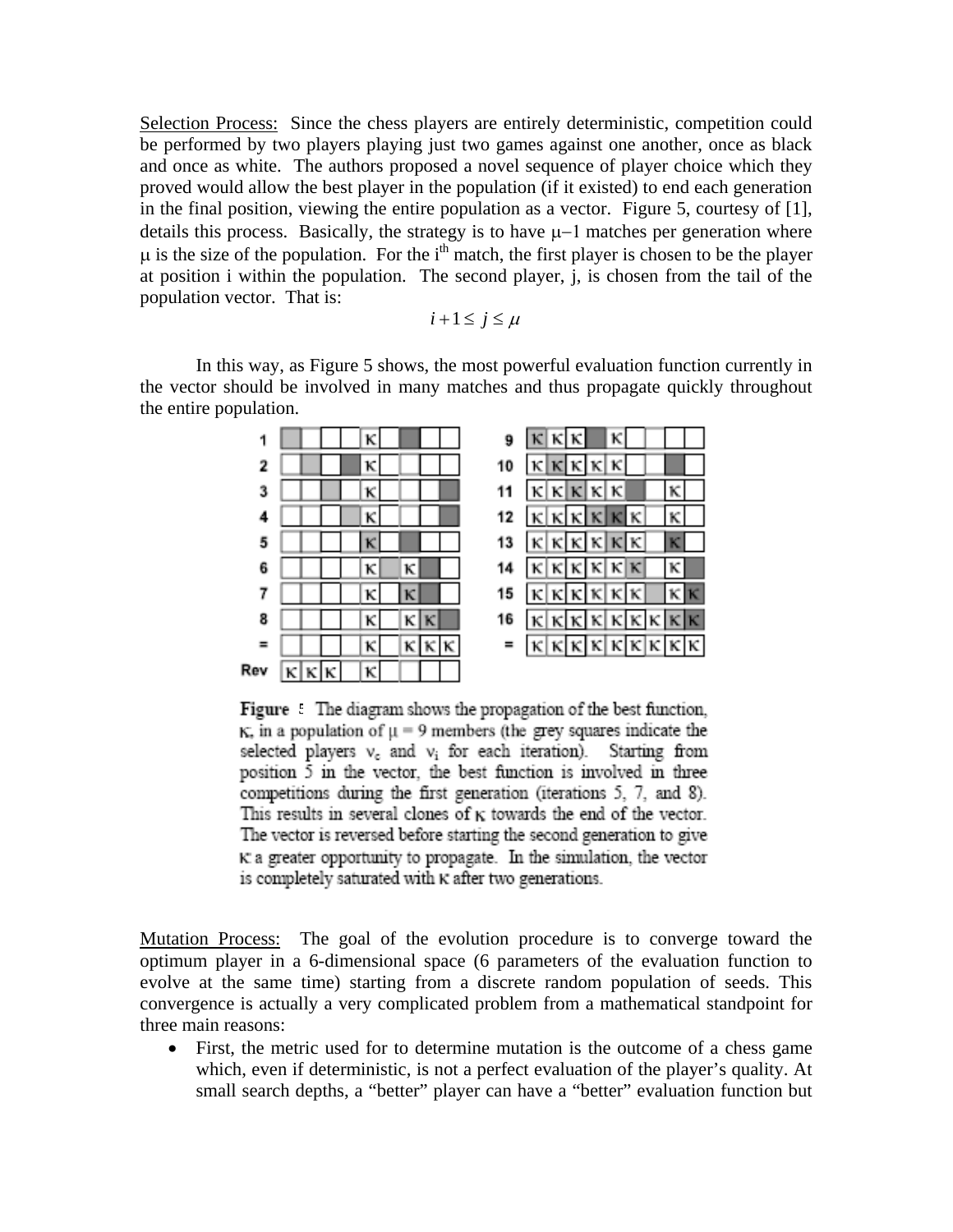still head toward a "beyond-the-horizon" dead-end that eventually leads to the opponent's victory. We can get rid of this problem  $-$  at least partially  $-$  by increasing the depth of the search. Indeed if the horizon is farther away there will be less chance to head toward a dead-end because there will be more possibilities to escape. With higher search depths, the outcomes of the games between the players should be more "fair". Unfortunately, due to the severe time and computational constraints of this project, we could only experiment at reasonably shallow search depths, and consequently we perform our evolutions with a variable search depth between 2 and 5. This is obviously not enough to completely avoid the horizon effect, and this may have been one reason that our convergence results appear slower than those reported by Kendall and Whitwell. It may also account for the difference in the optimal values for evaluation function parameters that we eventually obtained; Kendall and Whitwell did not completely define the parameters of their quiescent search and so attempting to match their results completely proved impossible. Despite these difficulties, the procedure should still eventually converge toward the set of parameters which is optimal for the particular search depth used.

- A second difficulty is due to the high number of parameters being evolved at the same time: the higher the dimension of the space the more challenging the convergence. When a player loses a game, we mutate all the weights in that player with the same coefficient though the defeat was maybe due to only one of them. Hence even if the player was converged in several but not all dimensions (say rook, knight and queen) we just throw it away because of the other parameters (say bishop and legal moves). In our study this is especially a problem with the weight associated with the number of legal moves. While the other weights are generally only multiplied by one or two, corresponding to the number of pieces of that type remaining on the board, the legal moves weight is often multiplied by 20 or 30. If this weight is of the same order of magnitude as the other weights, one can easily see that it will completely swamp any differences between other dimensions. Therefore if this weight has a large value but all other weights have been optimized, the player may still very well lose its matches.
- The last difficulty is less important than the first two and only appears after a certain time in the convergence procedure. It is another consequence of the "game outcome" metric used. When all the population members are similar to one another, the evaluation functions of the different players might not be different enough to differentiate the players. In this case most of the games will be draws. This problem prevents the population from ever completely converging. After the evolution procedure has finished, therefore, we take the average of the final population to be the optimum player.

For these three reasons, the mutation procedure has to be thought out carefully in order for the evolution to succeed. If the mutation parameters are not appropriate, the parameters population will not necessarily converge toward the optimum player or may even diverge. The mutation procedure is actually defined from the metric output. There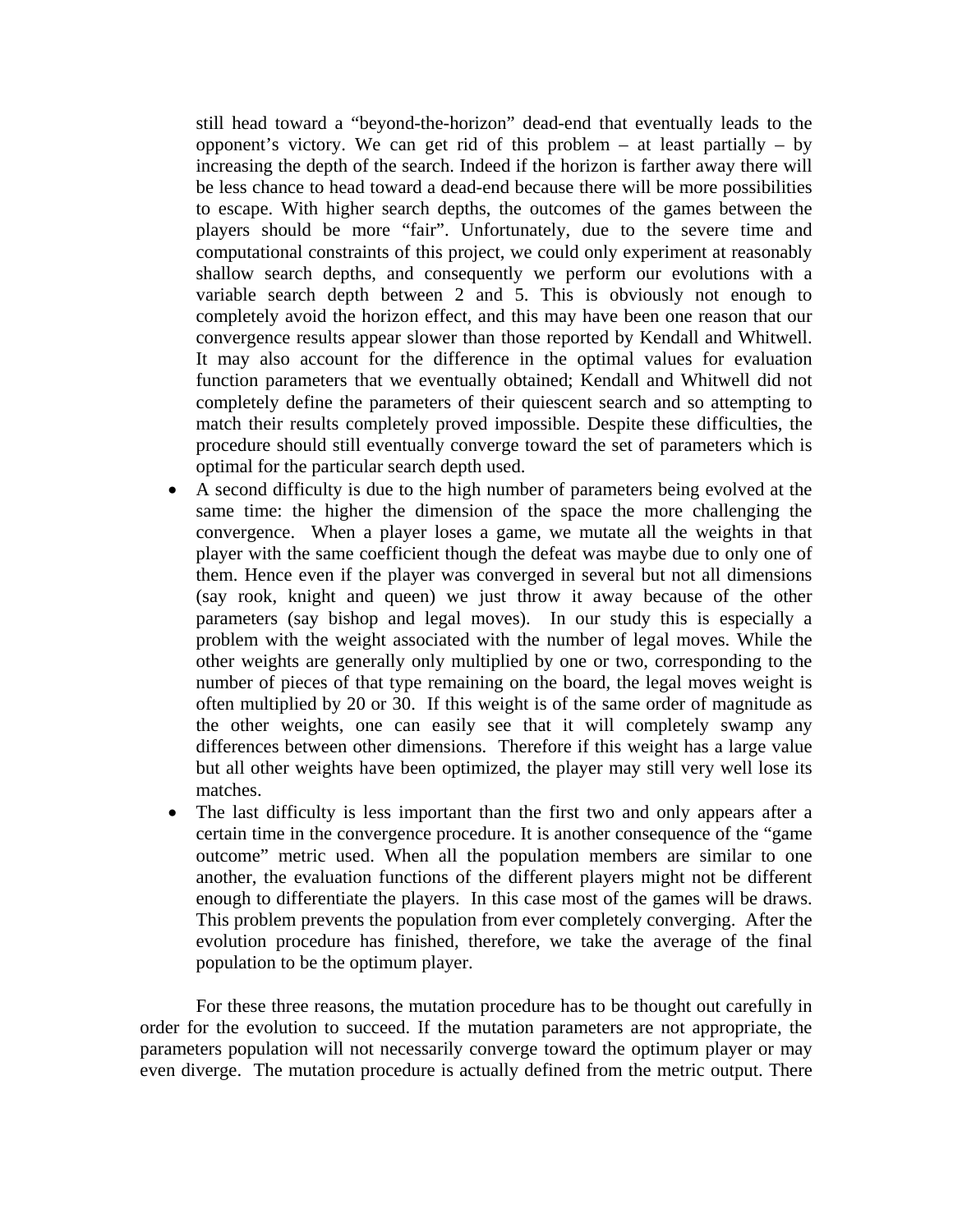are four possible outcomes for a chess match consisting of two games: each player playing as black and white):

- One of the player wins both games
- One player wins one game and the other game is a draw
- The two games are draws
- Each player wins one game

The two last cases are assumed to be equivalent in our procedure. For each situation we have to define a mutation procedure for the two players. In the paper that describes the evolution procedure we applied [1], they chose to remove the loser (if any) from the population replacing it by a clone of the winner. Then they mutated each weight of the two players according to the equation:

$$
V_{(y)} = V_{(y)} + ((RND(0..1) - 0.5) \times R \times \sigma_{(y)})
$$

The coefficient R being defined by the match outcome:

|                                   | Winner | Loser |
|-----------------------------------|--------|-------|
| 2 victories                       |        |       |
| 1 victory and 1 draw              |        |       |
| 2 draws or 1 victory on each side |        |       |

These R values suppose that at the beginning of the evolution the seeds are really different, and most of the games should end with 2 victories for one player. Since for the initial generations of the evolution we want to explore the space to be sure of not being stuck on a local maximum, we keep the winner as it is but we mutate its clone by a large amount. Then as the evolution proceeds the seeds will converge and become more similar to each other. After a while, there should be more draws and most of the victories should be of the form "1 victory, 1 draw". In this new situation we don't want to explore excessively far anymore because the population should be close to the global optimum. On the contrary, we want to speed up the convergence. Therefore we choose to change the winner a little bit hoping to eventually hit the global optimum and we mutate the clone by a smaller amount than before to remain close to the supposed optimum without totally stagnating the population.

Since the authors didn't justify the values they chose for R, one can detect two axes of development to improve the convergence:

- Are the relative values of the coefficients appropriate: Should the R used for 2 defeats (for the loser) be 4 times as large as the R for 2 draws?
- Is the scaling factor optimized for a fast convergence? That is, could all of the R values used by Kendall and Whitwell be scaled up or down and still provide convergence?

Even though they could probably be tuned more precisely, the relative values of the R values for different outcomes at least have some justification, as described above. Therefore we chose to focus our efforts on the scaling factor of the mutation coefficients. This work is discussed in further detail in the Results section below.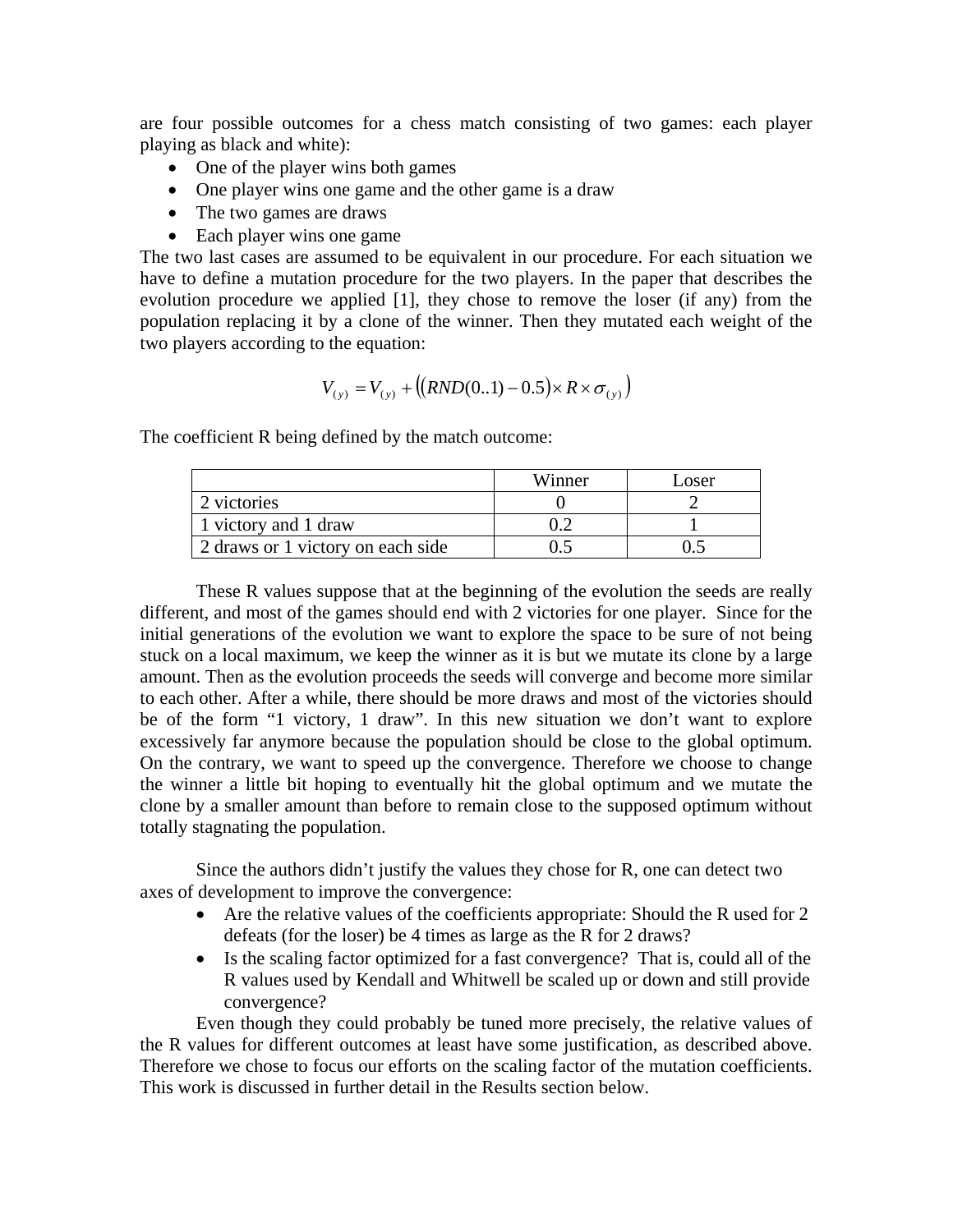Pedagogical Evolution Walkthrough: In order to ensure complete understanding of the evolutionary algorithm and its inner workings, we now attempt to step through a simplified pedagogical example of the evolution in action. Let us assume for the moment that our population size,  $\mu$ , is just three. Further, we will imagine that we are only evolving one of the parameters of the weight vector while leaving the others constant. Concretely, we will assume that an evaluation function differs from other functions only in the value of its first weight. This weight denotes the value of a rook. Since the other values are all constant between the functions, we can therefore ignore them for the moment and name each evaluation function only by its one changing parameter. Thus our initial random population might look something like Table 3.

|            | ות<br>7er | m1<br>ver<br>∎ы | $\mathbf{D1}$<br>Javer - |
|------------|-----------|-----------------|--------------------------|
| Rook Value | OC        | ١M              |                          |

**Table 3: Initial population for simplified example assuming that we are only evolving the value of the rook in each case. Note that the average rook value in this case in initially 633.**

The first step in beginning competition is to select the two players for the first match. Player 1 is selected automatically as described above under selection process. The second player is chosen uniformly randomly from among the tail of the population, in this case meaning there would be a 50% chance that Player 2 would be selected and a 50% chance that Player 3 would be selected. Let us assume that Player 2 has been selected as the second competitor.

Now the match is played. The first game pits Player 1 as white against Player 2 as black. This means that the rook value of 500 is used whenever Player 1 is performing its alpha-beta search and the rook value of 200 is used whenever Player 2 is performing its alpha-beta search. The match proceeds. At some point in the match, let us imagine that Player 2 has the option of trading his rook for Player 1's knight. Since Player 2 values his rook so little, he is very likely to make this (strategically bad) move. Player 1 exploits this blunder and easily wins the first game.

The second game pits Player 1, now playing black, against Player 2 as white. Once again, Player 2 sacrifices his rook which he does not highly value and Player 1 is able to win. Thus, the match score stands at 2 games to 0 in favor of Player 1.

After the match is finished, the mutation phase of the evolution next occurs. In this case, the standard deviation of the population is approximately:

$$
\sqrt{\frac{(500 - 633)^2 + (200 - 633)^2 + (1200 - 633)^2}{2}} = \sigma = 513
$$

Since Player 1 won both games, he is first replicated into Player 2's position. Then the two copies of Player 1 are mutated using equation 2 and an R value of 0 and 2. respectively. This results in the population shown in Table 4.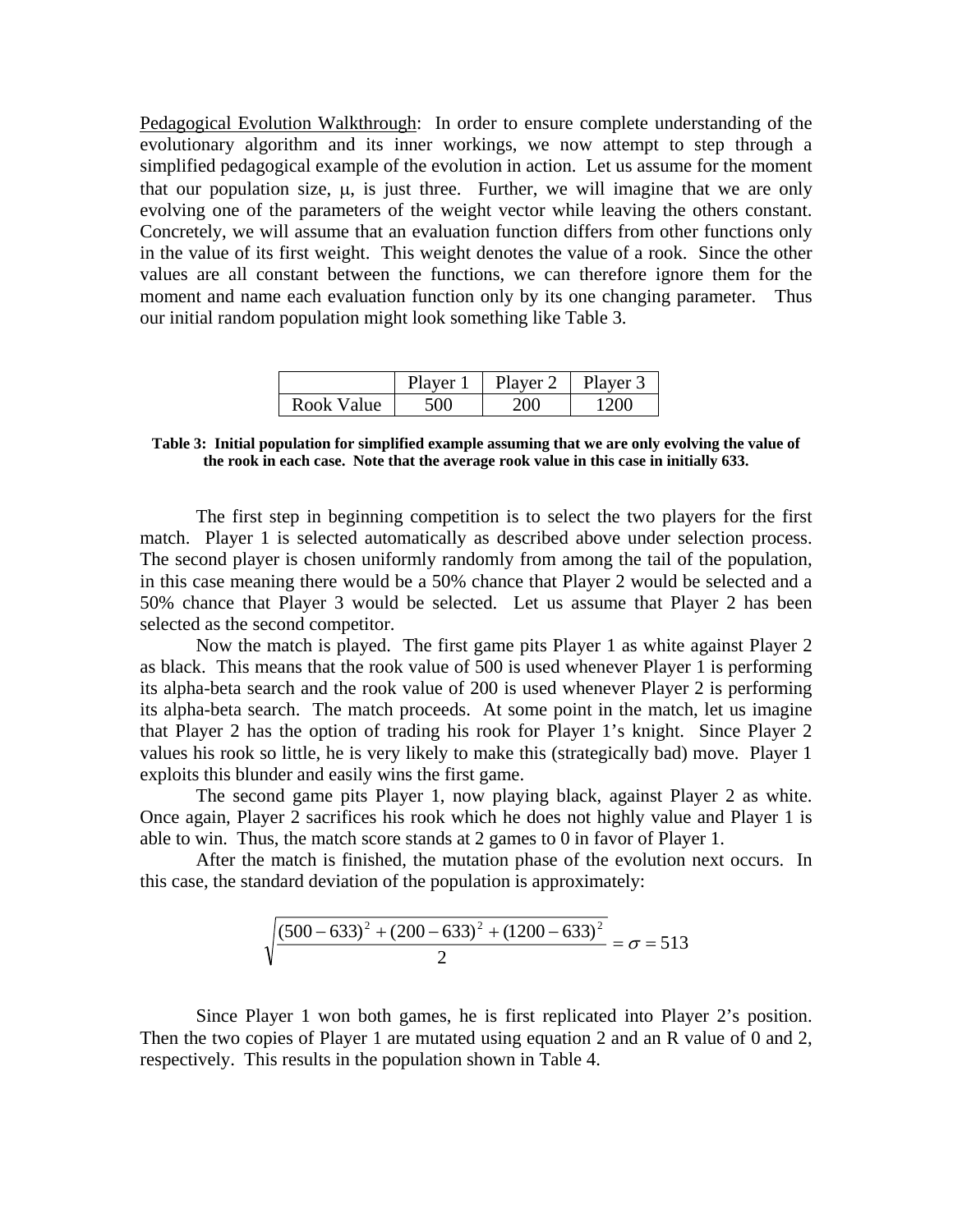| Population    | Player 1 | Player 2             | Player 3 |
|---------------|----------|----------------------|----------|
| Pre-Mutation  | 500      | 200                  | 1200     |
| Post-Match    | 500      | $500+[-.5,.5]*2*513$ | 1200     |
| Post-Mutation | 500      | 757                  |          |

**Table 4: The changing population as the first mutation proceeds. The average rook value after the first mutation is now 819.**

Having concluded the first match, we now move on to the second. Now Player 2 is selected as the first competitor as per the rules outlined under selection process. The second competitor is chosen uniformly randomly from the tail of the population vector. In this case, the tail consists only of Player 3, so it is selected as Player 2's opponent.

Now the match proceeds. Player 2 plays white first against Player 3's black. At each point in the alpha-beta search of Player 2, whenever the value of a rook is needed for the evaluation function, the value 757 will be used. When Player 3 evaluates the value of a rook, he will use the value of 1200.

The match proceeds. In this case, we will imagine that there arises a point in the game where Player 2 plays a fork move against Player 3's rook and queen. This means that Player 3 will end up losing either his queen or his rook no matter what he does, but he has the choice of which one to sacrifice. Since Player 3 places such a high value on his rooks, he opts to lose his queen instead. This tactical error allows Player 2 to dominate the game and win.

The second game places Player 3 as white against Player 2 as black. In this case, Player 3 as white goes on the offensive and Player 2 is never able to exploit the overevaluation of the rook. Thus, the game ends in a three move draw with neither player able to gain a decisive advantage.

The score for the match then stands at 1 win and 1 draw in favor of Player 2. Now the mutation phase commences. Since Player 2 did win a match, Player 3 is removed and Player 2 is duplicated in its place, as per the rules of equation 2. The standard deviation of the population in this case is approximately:

$$
\sqrt{\frac{(500-819)^2 + (757-819)^2 + (1200-819)^2}{2}} = \sigma = 354
$$

The R values used to mutate the two copies of Player 2 are now .2 and 1. Thus, the population in Table 5 results.

| <b>Population</b>    | <b>Player 1</b> | <b>Player 2</b>           | <b>Player 3</b>       |
|----------------------|-----------------|---------------------------|-----------------------|
| <b>Pre-Mutation</b>  | 500             | 757                       | 1200                  |
| Post-Match           | 500             | $757 + [-.5,.5]^* .2*354$ | $1200+[-.5,.5]*1*354$ |
| <b>Post-Mutation</b> | 500             | 771                       | 1047                  |

**Table 5: The changing population as the second mutation proceeds. The average rook value after this second mutation is now 773. The standard deviation is 274.**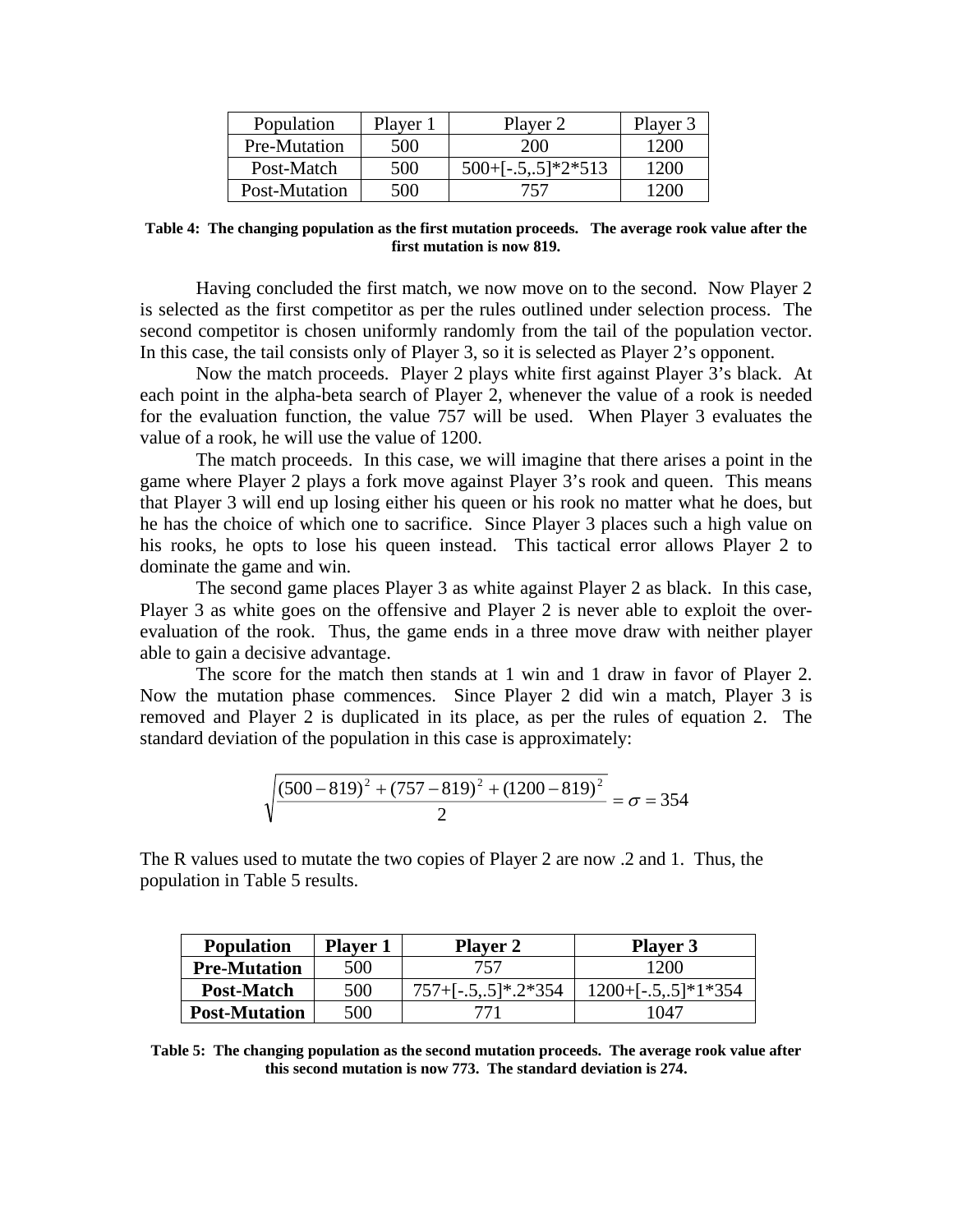So after just two mutations and one generation, we have taken a population that started with standard deviation of 513 and nearly halved that value to just 274. The population has already begun to converge toward some final value.

 The evolution would hereafter proceed by first inverting the population vector, meaning in this case that Player 3 would be placed into the first position and Player 1 would be placed into the third position. Then generations similar to the one just stepped through would occur. The evolution would proceed either for some set number of generations, some predetermined amount of real-world time had elapsed, or until some small value had been reached for the standard deviation indicating that no further convergence was necessary for the population. In this way, an initially random population of players can be competed, mutated, and evolved to discover a much more optimal population of players without the need for expert domain specific knowledge to tune the various relative weights.

### **Results of Experiments**

#### Comparison to Existing Algorithm

 Our first goal was to implement Kendall and Whitwell's algorithm and to reproduce as closely as possible the results they published in their paper. Unfortunately, we found this task to be nearly impossible due to a number of unidentified parameters of their algorithm.

 The first of these parameters is what the authors described as "a small fixed bonus . . . given for control of the center squares and advanced pawns with promotion potential." [1] The value of this small fixed bonus was not, however, explicitly stated in the paper. As such, we opted to select a value of zero for this bonus, feeling that in this way we would know which direction the data should be affected. That is, by choosing not to include the bonus, we realized that pawns would certainly be worth less than in Kendall and Whitwell's results because the computer would not be trying to hold onto them in order to retain the promotion bonus. If we had guessed a value for this bonus, we could have guessed too high or too low and would not have known in which direction our results should have been affected. As such, we can now expect with confidence that pawns in our algorithm will be worth some amount less than the authors found them to be, or in other words that the other pieces will have relatively higher values than in the Kendall and Whitwell case. Similarly, the bonus for center square control was set to zero for the same reason. By choosing zero, we know that we have guessed too low and could adjust our data appropriately if necessary.

 A second source of possible difference between our algorithms was the lack of clear definition of the quiescent search method employed by the authors. They simply stated that "quiescence was used to selectively extend the search tree to avoid noisy board positions where material exchanges may influence the resultant evaluation quality" and cited the work by Bowden which first introduced the concept of quiescent search. [13] This left us wondering how deep would be deep enough. As has been previously noted, the depth of the search can have a profound effect on the optimal evaluation function as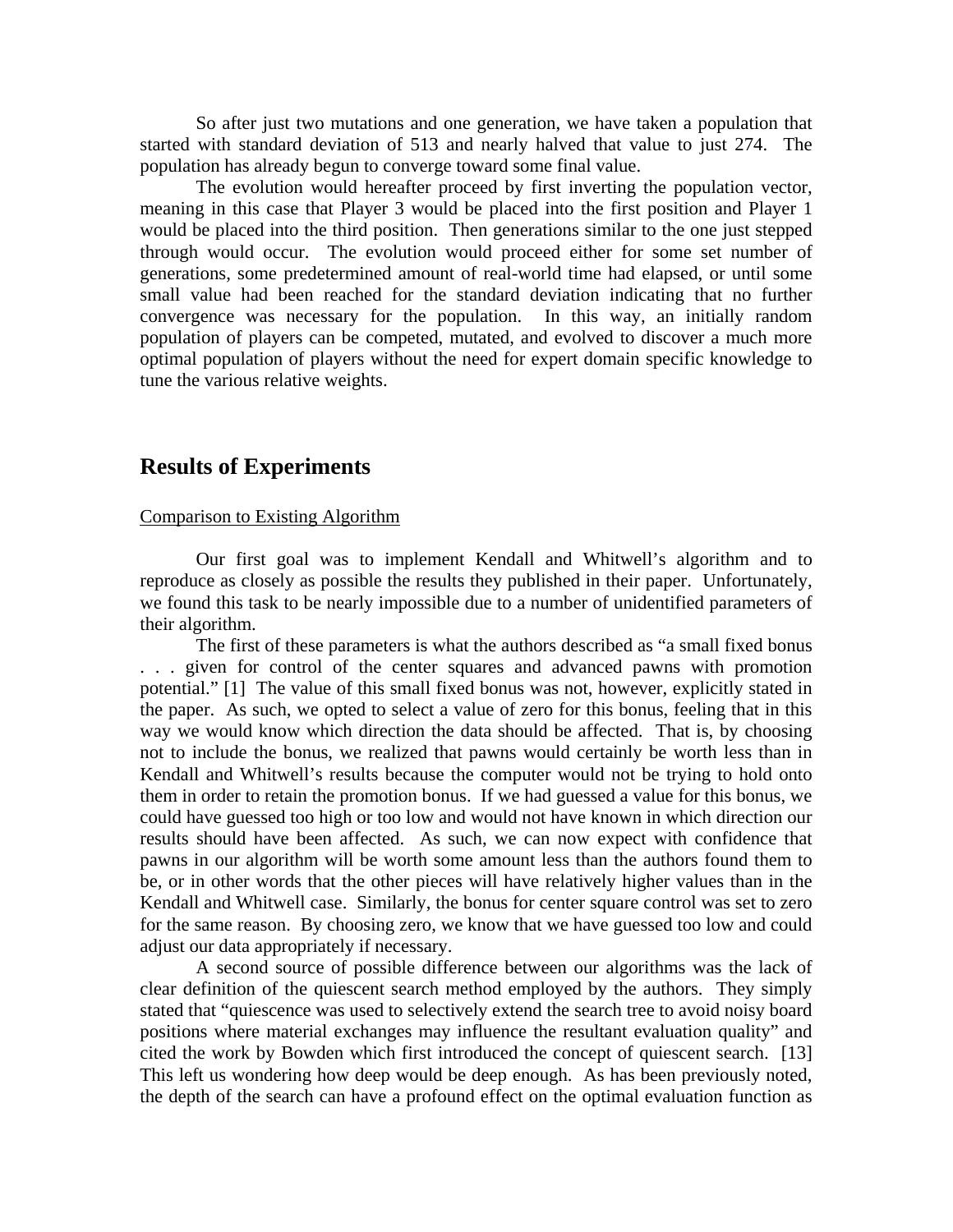certain pieces may be worth more or less in a horizon-limited situation. Since Kendall and Whitwell did not explicitly report the depth of their quiescent search extension, we were forced to arbitrarily choose a value for this depth, resulting in significant differences between our results and the paper's.

We first repeat the figures provided by Kendall and Whitwell demonstrating their algorithm's convergence in Figures 6 and 7. To these results can be compared the results for our re-implementation, as shown below in Figures 9 and 10. The legend for our results depicting which symbol and color correspond to which weight element is shown in Figure 8. The re-implementation results were obtained using an initial population of 50 players, just as in the Kendall and Whitwell case. The search depth in this case was set to be between 2 and 4. Note that in reading these figures and all further results, the value of a pawn has been scaled to 100 in order to maintain some common scaling measurement. Note also that Kendall and Whitwell's values are reported with the pawn value scaled to 1 instead of 100.



**Figure 6: Kendall and Whitwell's evolution results. This figure shows the average parameter weight as a function of evolutionary generation. Note that a pawn is scaled to 1 in this figure while in our tests, it was scaled to 100.**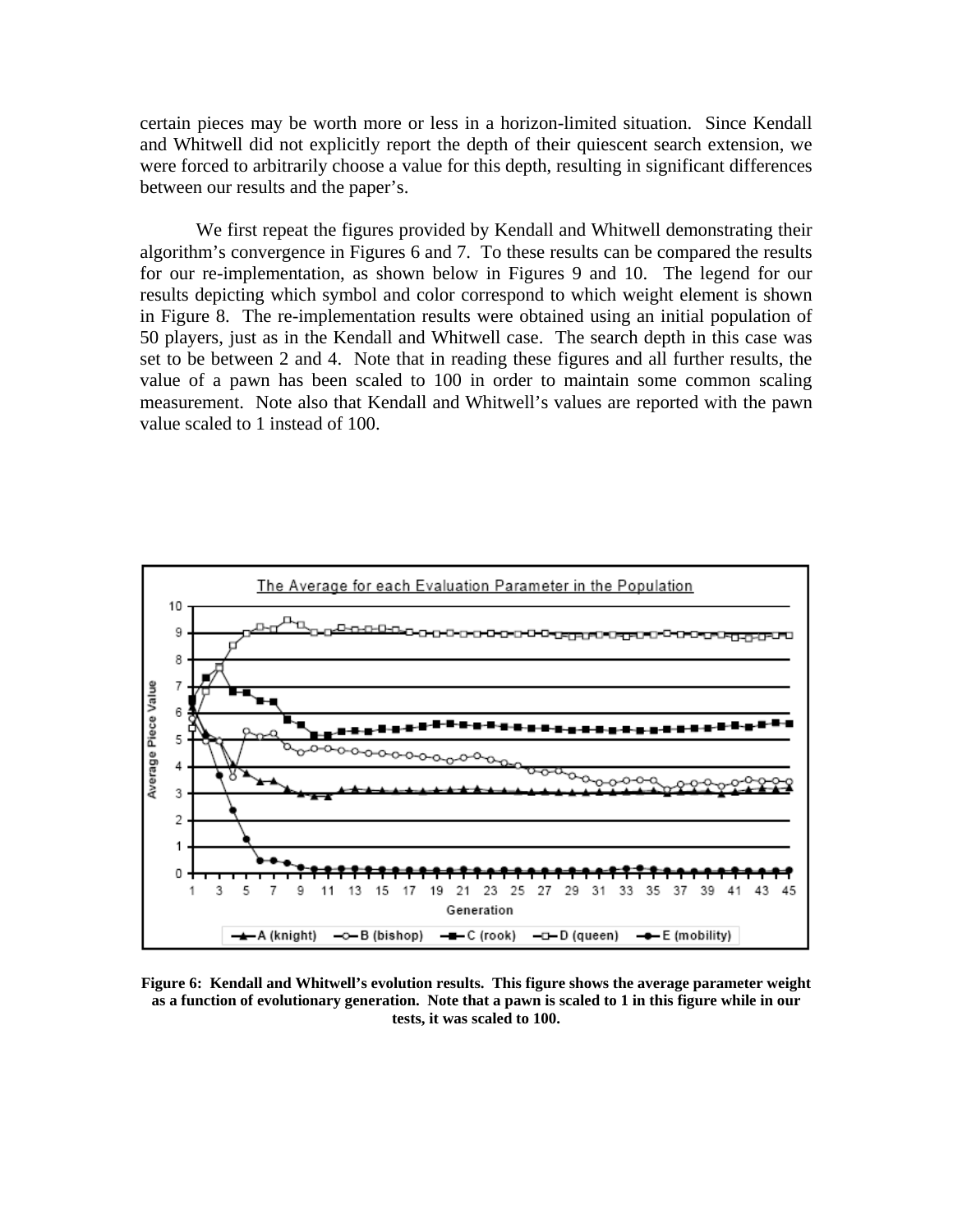

**Figure 7: Kendall and Whitwell's evolution results. This figure show the standard deviation of each individual weight vector versus the evolutionary generation.** 





**Figure 9: The average value of each weight plotted as a function of generation number for our evolution results. The differences between our results and Kendall and Whitwell's is due to a lack of complete algorithmic definition in the earlier paper.**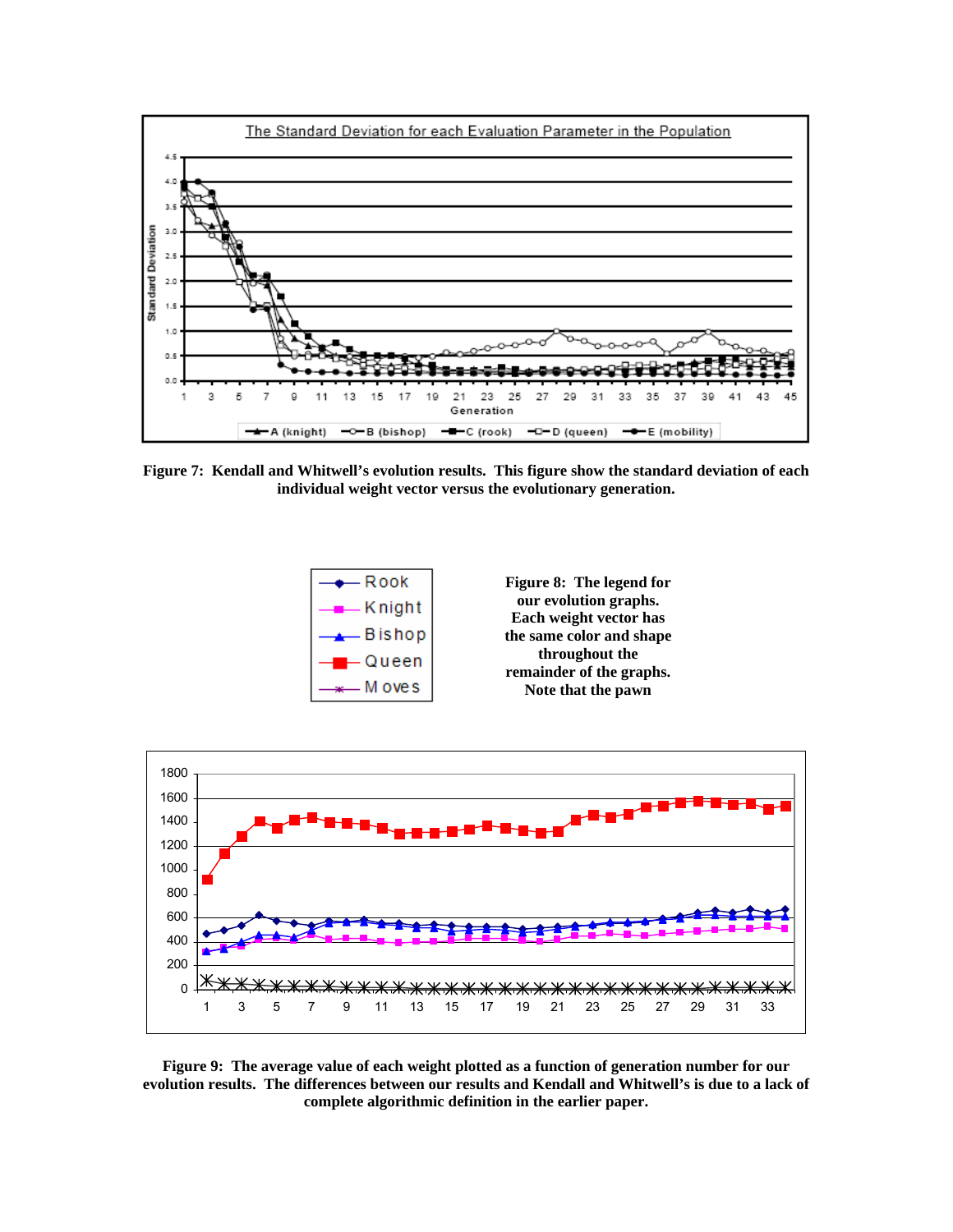

**Figure 10: The standard deviation of each weight versus generation. Note that the convergence rate is very similar to that of Kendall and Whitwell.** 

What we see from the average values obtained by our re-implementation in Figure 9 is that the undefined pawn bonuses are playing a large role. If we ignore the rook for a moment, we will see that in our case the piece values are approximately 80% to 100% greater than the Kendall and Whitwell values for the queen, bishop, and knight. As we mentioned before, this is likely due to the lack of fixed bonuses given to the pawns. Our players have very little incentive to hold onto their pawns and are thus more willing to give them up, decreasing the perceived value of the pawns and comparatively increasing the values of the other pieces.

When examining the difference in the value of the rook, we would expect it to have been scaled by the same factor to approximately 800 or so. However, here the horizon-effect seems to be playing a role. In chess, the rook is a very difficult piece to use properly. In the beginning of the game, it is buried behind pawns and requires the most "positional" moves of any piece in the game before it can have an open path to the enemy. In a fixed-horizon search like ours, this devalues the rook, for it is rare that the proper sequence of moves will actually be executed to give the rook an effective formation from which to attack. The reason we see a slightly depreciated value for the rook in our re-implementation is that we could not accurately reproduce the exact same level of horizon-effect as Kendall and Whitwell since they did not adequately report the depth of their quiescent search.

#### Parametric Study of the Mutation Coefficients

As explained previously, we undertook to discover the effect that scaling the R values used in the mutation procedure would have on the convergence of this evolutionary algorithm. To do this, we performed four separate evolutions, the results of which are shown in Figures 11-14. The mutation parameters used for each of these trials are shown in Table 6, being simply scaled values of those used by Kendall and Whitwell.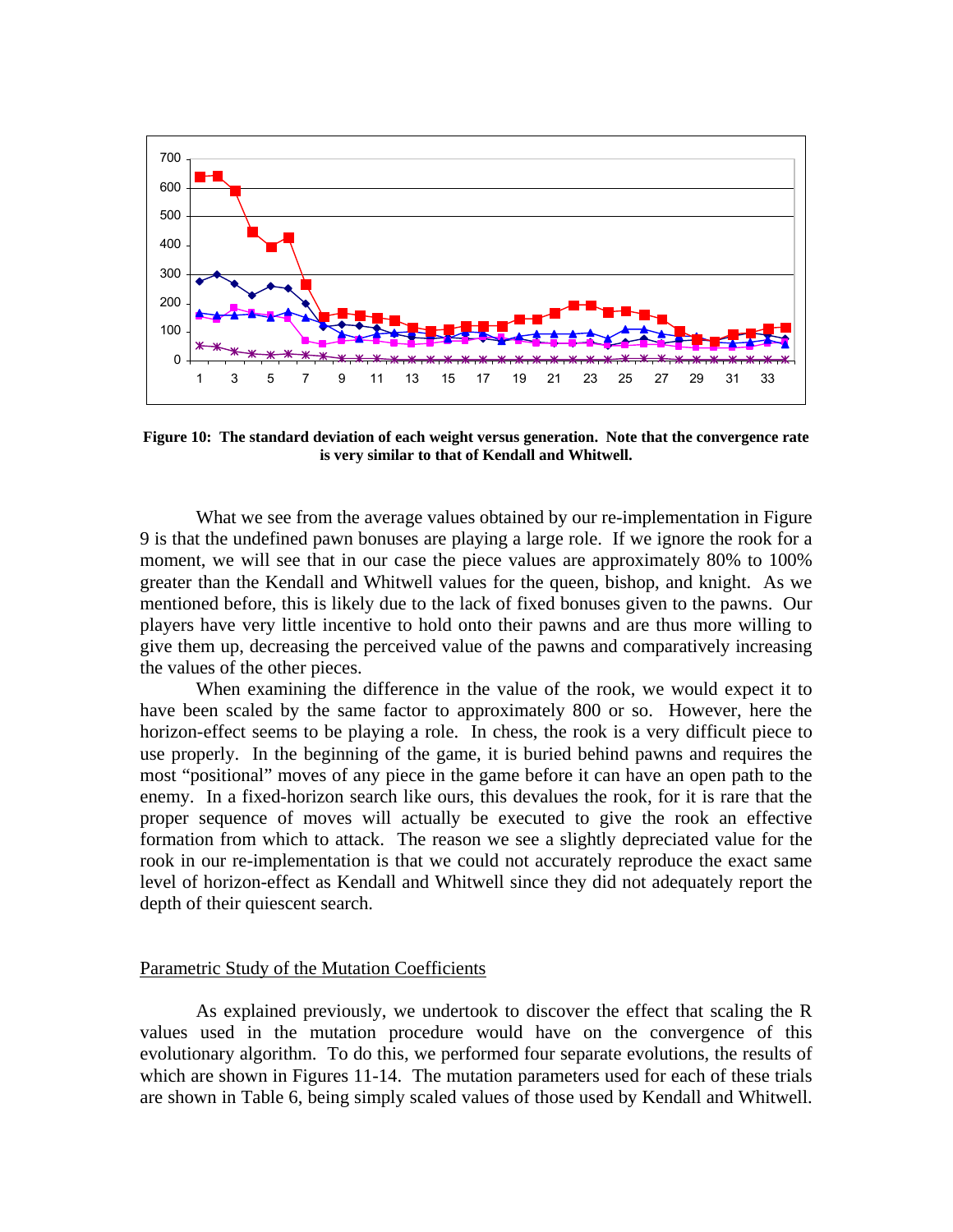Each evolution started from the same initial population of 30 players. These players were competed for 15 generations (except for the evolution with large scaling factor which was clearly diverging and so was halted after only 8 generations). The search depth was set to be between 2 and 5. Each evolution required approximately 30 hours of computational time on a 1.5 GHz Pentium 4 processor with 512 MB of RAM available. Memory usage did not exceed 256MB, however.

| Scaling<br>factor | R winner<br>(2 victories) | R loser<br>(2 victories) | R winner<br>(1 victory) | R loser<br>(1 victory) | R draw |
|-------------------|---------------------------|--------------------------|-------------------------|------------------------|--------|
| 2                 |                           |                          | 0.4                     |                        |        |
|                   |                           |                          | 0.2                     |                        | 0.5    |
| 0.5               |                           |                          | 0.1                     | 0.5                    | 0.25   |
| 0.25              |                           | 0.5                      | 0.05                    | 0.25                   | 0.125  |

**Table 6: The four scaling factors used to analyze the effect of mutation parameters on the Kendall and Whitwell evaluation function evolution. By bracketing the author's initial guesses of mutation parameters, we hoped to discern the robustness of their algorithm had they made slightly different choices for the mutation coefficients.** 



**Figure 11: Evolution results for a scaling factor of 2. (left) Average values of piece weights and (right) standard deviation of piece weights.** 



**Figure 12: Evolution results for a scaling factor of 1. (left) Average values of piece weights and (right) standard deviation of piece weights.**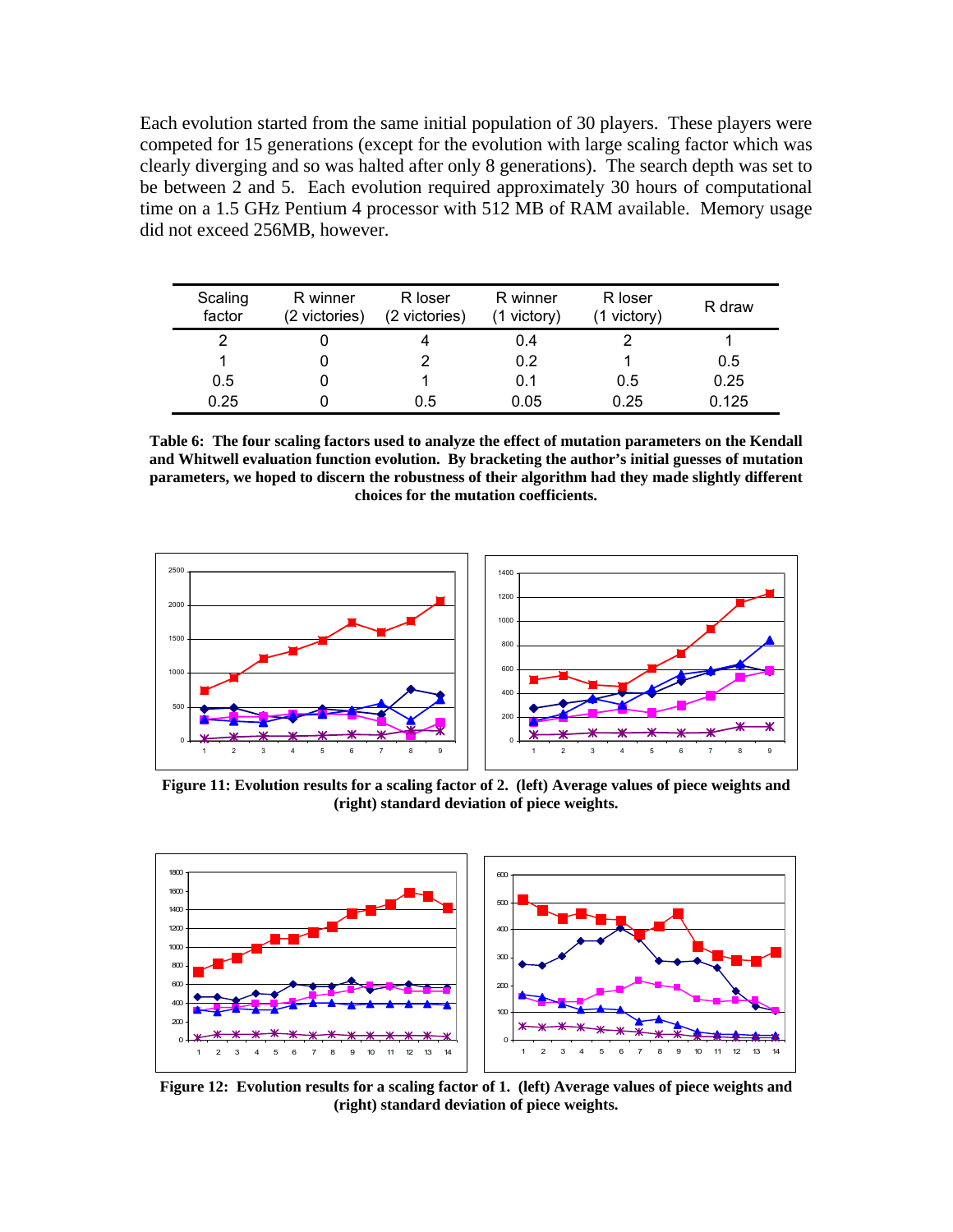

**Figure 13: Evolution results for a scaling factor of ½. (left) Average values of piece weights and (right) standard deviation of piece weights.** 



**Figure 14: Evolution results for a scaling factor of ¼. (left) Average values of piece weights and (right) standard deviation of piece weights.** 

In evaluating these figures a trend is clearly noticeable. When the mutation coefficients were doubled, the evolution became unstable. The mutations simply take the population too far astray and tend to increase the standard deviation of the population no matter what set out of outcomes occurs. Consequently we didn't run as many generations as for the other scaling factors because it wasn't worth spending time on more generations. This is seen by the diverging values of Figure 11. Figures 12 through 14 all show populations which tend to or have already converged. However, what is noticeable is the rate at which these various populations converged. Shown in Table 7 is a column labeled convergence factor. This factor represents a ratio of the final population standard deviation to the initial standard deviation (geometrically averaged over all 6 weight vectors.) Thus, if this convergence factor is greater than one, the population has diverged. If it is exactly 1, the population has remained stable. Values less than one imply convergence, with lesser values identifying faster or more complete convergences. Using this column in Table 7 as a quantitative measure of what is easily qualitatively seen in Figures 12 through 14, we can determine that the smallest mutation parameters gave the fastest convergence rate. As the parameters were increased, the convergence rate decreased, until it eventually became unstable.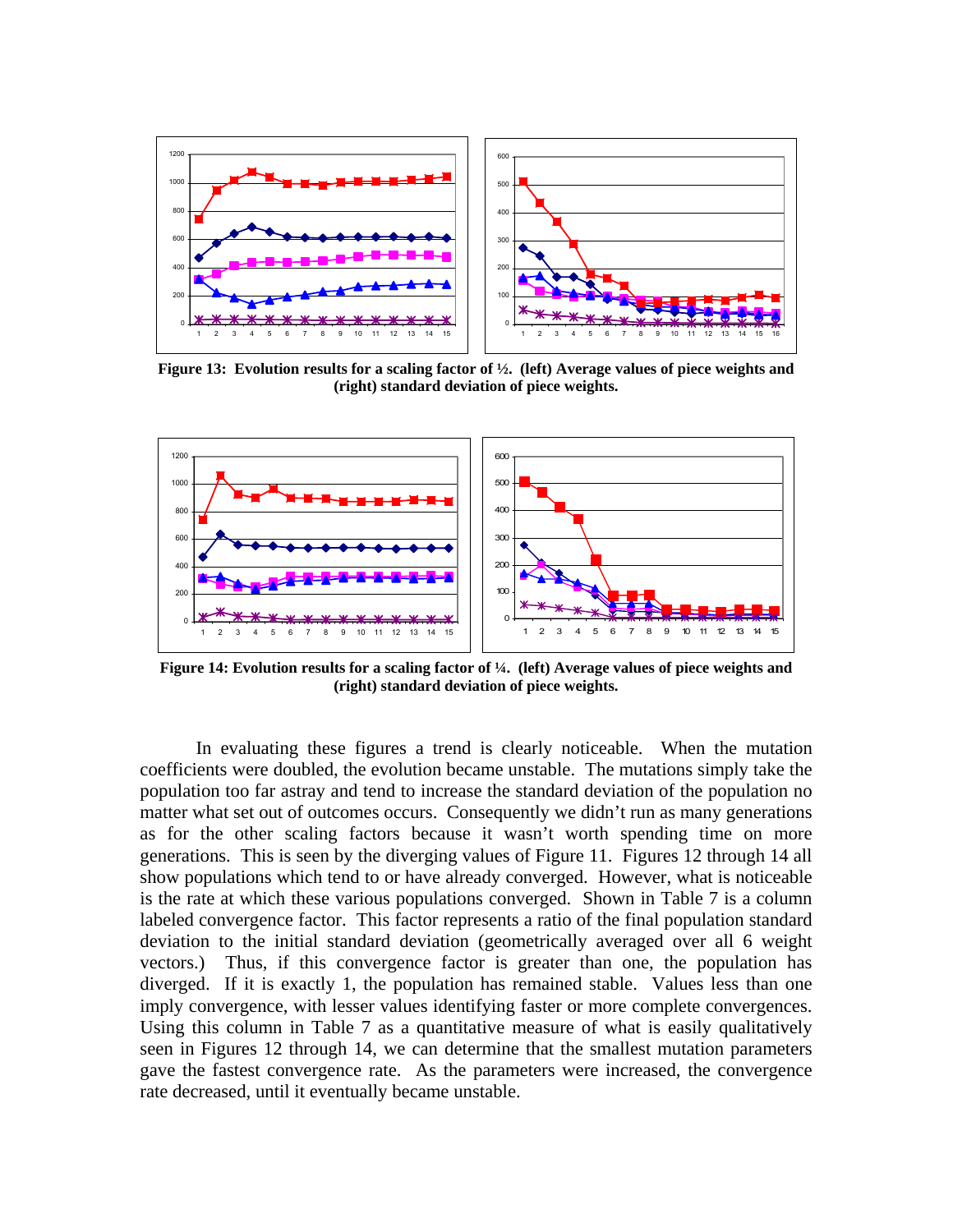However, this does not mean that choosing the smallest mutation parameters is the best solution to our problem. In the limit, this would of course imply that we choose 0 for our mutation coefficients and not change the initial population at all. Of course, we would also not be exploring the space and would almost inevitably miss the global optimum. If we choose our mutation parameters to be too small, the evolution will definitely converge. However, it will not always converge to the most optimal solution available.

| Scaling factor | Convergence<br>factor | Average player<br>ranking |
|----------------|-----------------------|---------------------------|
|                | 2.96                  | 4 $(0v / 4d)$             |
|                | 0.31                  | 3 (2v/3d)                 |
| 0.5            | 0.14                  | 1 $(4v / 1d)$             |
| 0.25           | 0.07                  | (3v / 1d)                 |

**Table 7: Comparison of the average player for each of the different scaling factors studied, after evolution for 14 generations. The two criteria for the convergence are the ratio between the average final and initial standard deviations (convergence factor) and the quality of the average player (ranking of the four average players)** 

 This result is demonstrated by the final column of Table 7, labeled average player ranking. When the evolution had completed, we took the final populations of each trial and found their mean players. These four players were then competed each against the other as white and as black, for a total of six games per player. The outcomes of those games are listed in this column of Table 7 along with the player's rank with 1 being the player which won the most games and 4 being the player that lost the most.

What is seen is that the evolution with scaling factor of .5 produced the most optimal player. This evolution not only converged (convergence factor .14), but was able to search the space effectively and find the best player. The evolution with a smaller scaling factor of .25 also converged (factor of .07) but did not explore the space effectively. It ended with a sub-optimal player which could not defeat the player found by the more exploratory evolution. The evolution with scaling factor of 1 converged significantly (with a convergence factor of .31) but apparently did not have sufficient time to reduce the variation in its population and focus on a single optimum. This made its final population average weaker than that of the more focused evolution with a scaling factor of **½**.

### **Conclusions**

1

In order to evaluate Kendall and Whitwell's choice of mutation parameters as discussed above, we conducted a simple parametric study, performing the evolution procedure starting from the same initial population with variously scaled mutation R values. The set of R values was defined by taking the original set of values given by Kendall and Whitwell and scaling them by the coefficients 2, 1,  $\frac{1}{2}$ , and  $\frac{1}{4}$ .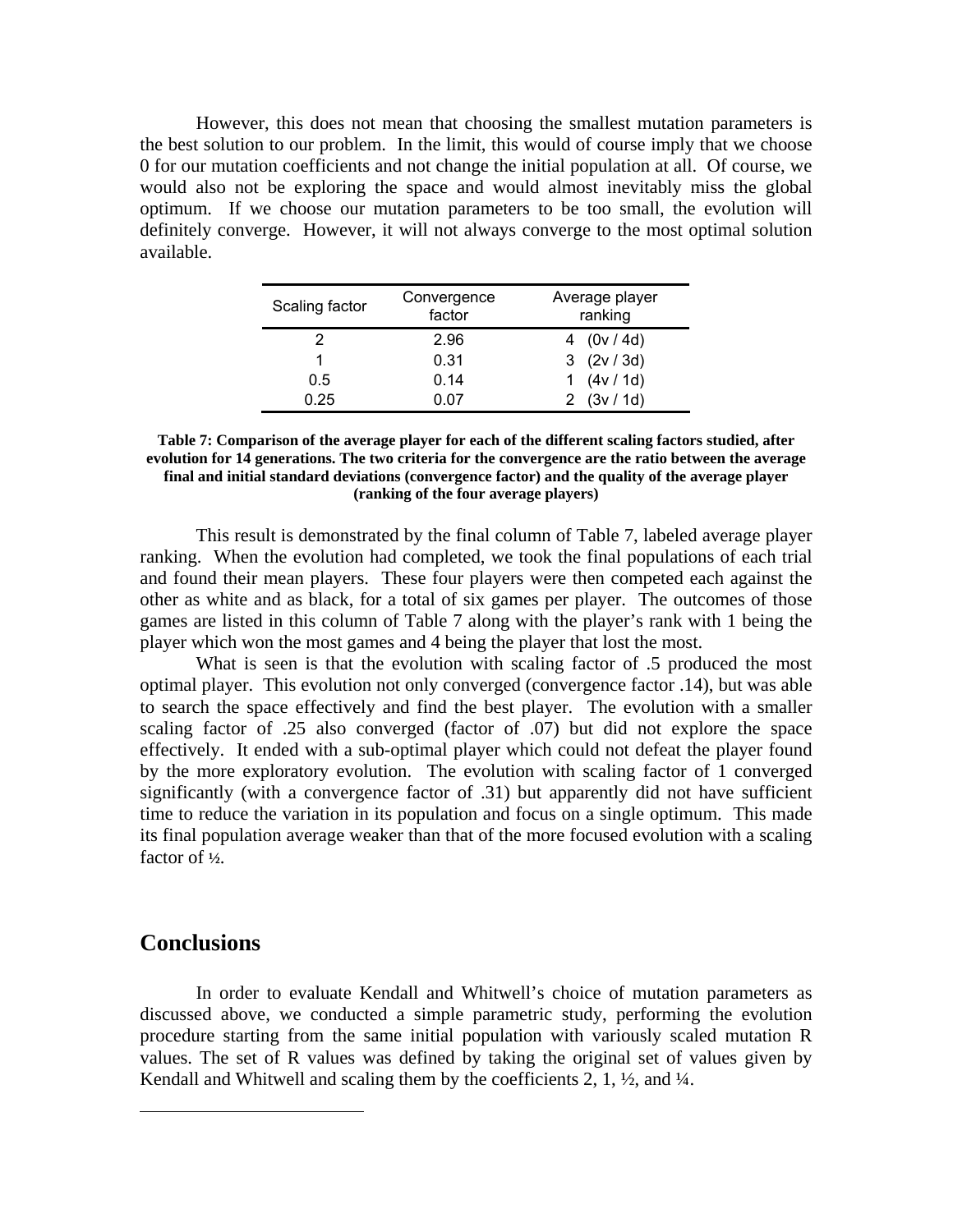We assert that the influence of the scaling factor was relatively easy to understand: if the factor was too high, the procedure did not converge, but if it was too low it converged toward a value close to the best seed in the initial population, even if that was not the global optimum. Such a situation makes the usage of evolutionary algorithms particularly dangerous in precisely the domains for which they were originally designed, those domains in which expert knowledge of the true solution is difficult or expensive to obtain. If a user is not careful to tweak the mutation parameters many times and discover the dependence of the solution on them, his algorithm may seem to converge, but may be converging to a horribly sub-optimal value. The scaling factor must be high enough to explore the space and be sure to eventually include the global optimum into the population, but low enough to quickly converge toward this optimum solution.

Obviously finding the best scaling factor is itself a difficult problem which could be represented by a maximization statement in its own one-dimensional space. The "Holy Grail" might in fact be to evolve the evolution procedure in order to find the set of R coefficients that lead to the fastest and most accurate convergence. We can do this by applying the same procedure that is used to evolve the seeds of the evaluation function. Starting from a random population of R values we can use each of them to evolve an evaluation function from the same initial population. Even if several sets of R coefficients from the R population should lead to approximately the same player in terms of the evaluation function, the number of generations to converge would be different. There would also be sets of R with too small of a scaling factor whose populations would converge toward a non-optimum player. To assess which set of R is better, we could have play-offs between the averages of the populations obtained after a certain number of generations. Then we would keep the "good" set of R values, replace the less fit members by mutated clones of the good ones, and do the procedure again until we converge toward a final set of R coefficients. Unfortunately, however, such a technique requires immense amounts of possibly expensive computation.

Perhaps this instability and lack of robustness to slight algorithmic changes are two of the reasons evolutionary algorithms have long remained an interesting, shot-inthe-dark alternative to conventional optimization methods, but have not been adequately generalized to the solution of arbitrary problems. With more study and sufficient computational resources, we hope future researchers can more deeply investigate and perhaps find some theoretical basis for the variation of evolutionary convergence with changing mutation parameters. As it stands, our study should serve as a caution to future implementers: An evolutionary algorithm must be finely honed and sufficiently investigated in domains of partial or complete knowledge before being applied to a domain with unpredictable results.